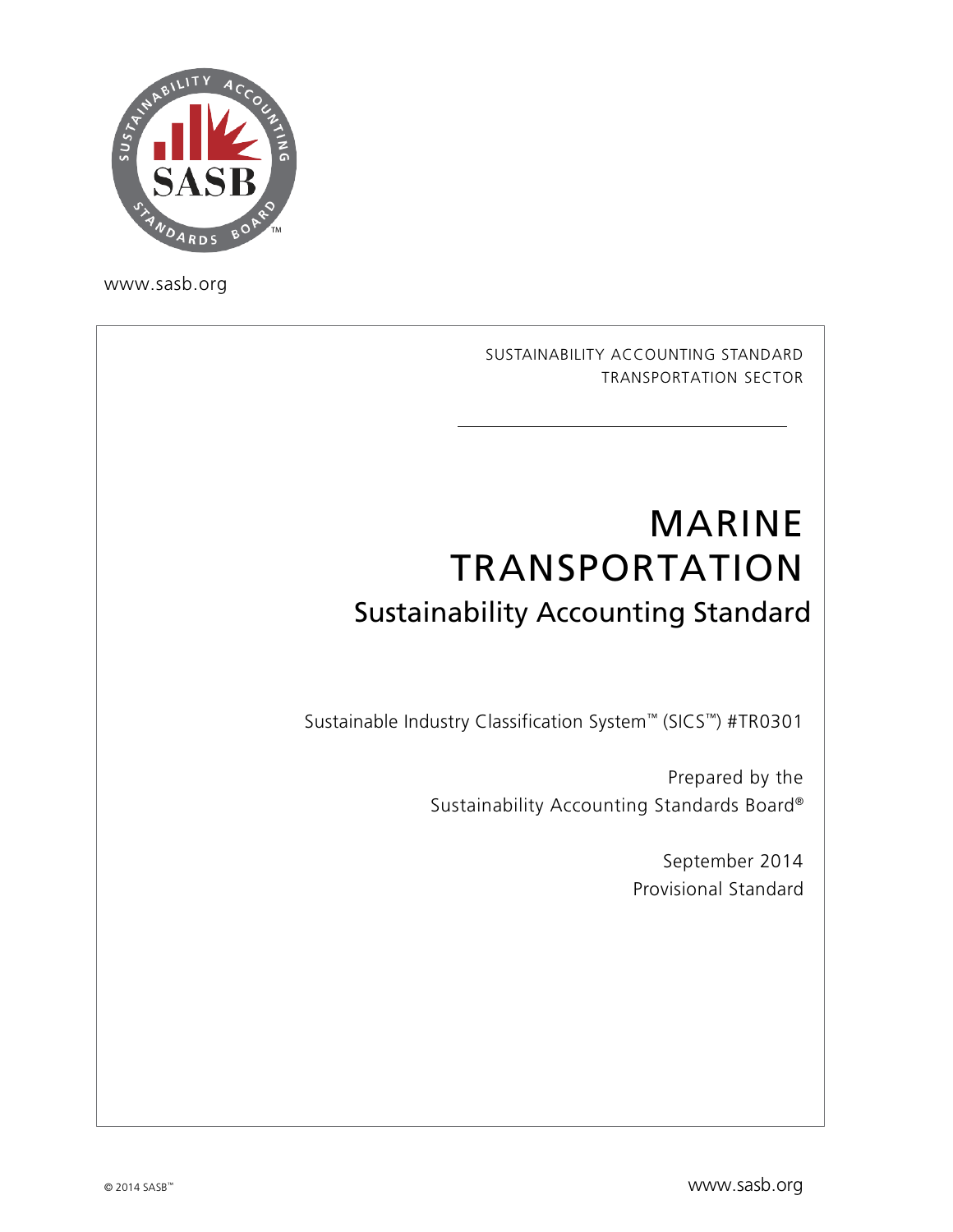# MARINE TRANSPORTATION Sustainability Accounting Standard

About SASB

The Sustainability Accounting Standards Board (SASB) provides sustainability accounting standards for use by publicly listed corporations in the U.S. in disclosing material sustainability information for the benefit of investors and the public. SASB standards are designed for disclosure in mandatory filings to the Securities and Exchange Commission (SEC), such as the Form 10-K and 20-F. SASB is an independent 501(c)3 non-profit organization. Through 2016, SASB is developing standards for more than 80 industries in 10 sectors.

#### **SUSTAINABILITY ACCOUNTING STANDARDS BOARD**

75 Broadway, Suite 202 San Francisco, CA 94111 415.830.9220

[info@sasb.org](mailto:info@sasb.org)

[www.sasb.org](http://www.sasb.org/)

The information, text, and graphics in this publication (the "Content") is owned by Sustainability Accounting Standards Board. All rights reserved. You may use the Content only for non-commercial and scholarly use, provided that you keep intact all copyright and other proprietary notices related to the Content, and that you make no modifications to the Content. The Content may not be otherwise disseminated, distributed, republished, reproduced, or modified without the prior written permission of Sustainability Accounting Standards Board. To request permission, please contact us a[t info@sasb.org.](mailto:info@sasb.org)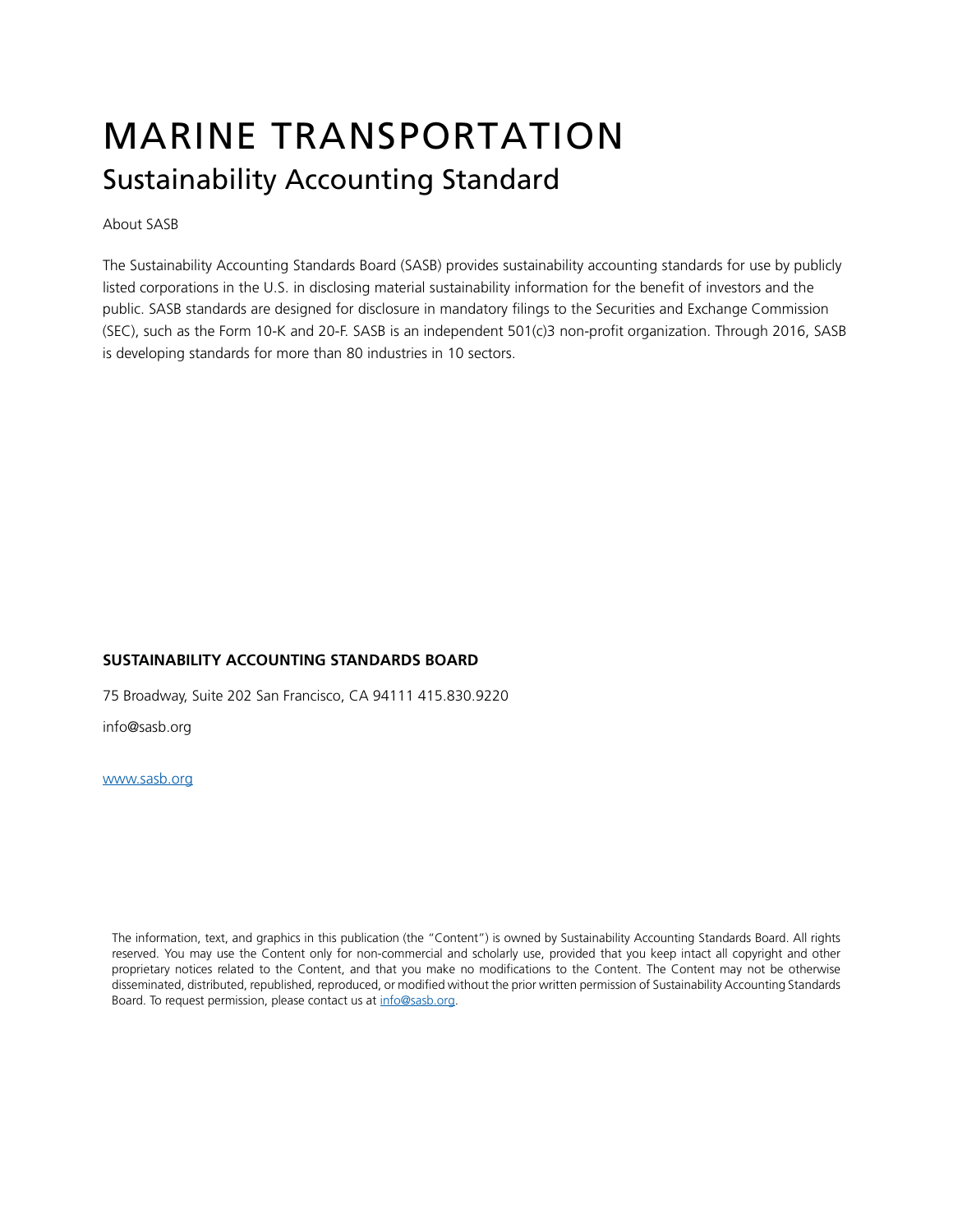## Table of Contents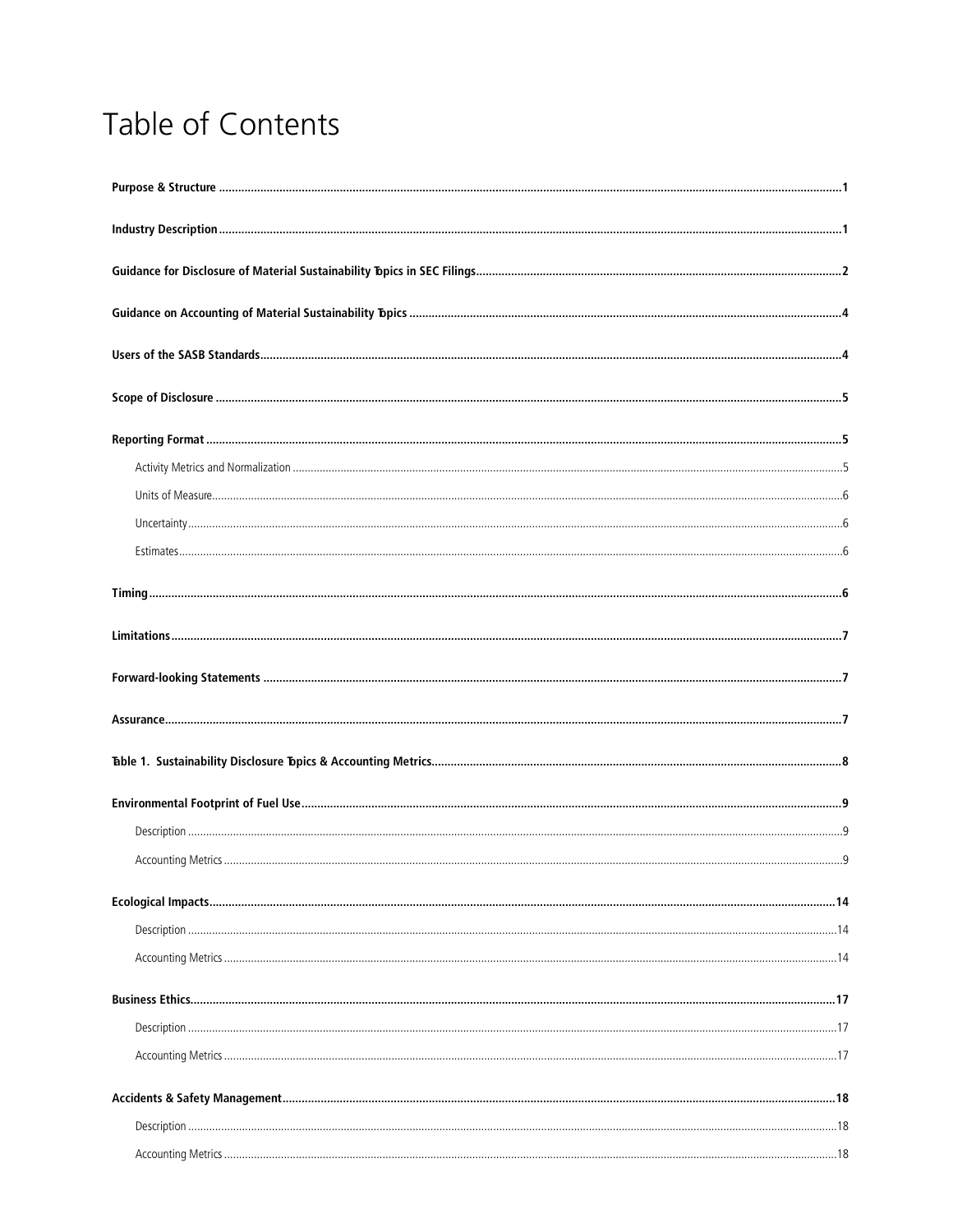## <span id="page-3-0"></span>**INTRODUCTION** Purpose & Structure

This document contains the SASB Sustainability Accounting Standard (SASB Standard) for Marine Transportation.

SASB Standards are comprised of **(1) disclosure guidance and (2) accounting standards on sustainability topics**  for use by U.S. and foreign public companies in their annual filings (Form 10-K or 20-F) with the U.S. Securities and Exchange Commission (SEC). To the extent relevant, SASB Standards may also be applicable to other periodic mandatory filings with the SEC, such as the Form 10-Q, Form S-1, and Form 8-K.

SASB's disclosure guidance identifies sustainability topics at an industry level, which may be material— depending on a company's specific operating context— to a company within that industry.

Each company is ultimately responsible for determining which information is material and is therefore required to be included in its Form 10-K or 20-F and other periodic SEC filings.

SASB's accounting standards provide companies with standardized accounting metrics to account for performance on industry-level sustainability topics. When making disclosure on sustainability topics, companies adopting SASB's accounting standards will help to ensure that disclosure is standardized and therefore useful, relevant, comparable, and auditable.

## <span id="page-3-1"></span>Industry Description

The Marine Transportation industry consists of companies that provide deep-sea, coastal, and river-way freight shipping services. Key activities include transportation of containerized and bulk freight, including consumer goods and a wide range of commodities, and transportation of chemicals and petroleum products in tankers. The vast majority of global shipping freight is carried by companies based outside of the U.S. Due to the international scope of the industry, companies operate in many countries and under diverse legal and regulatory frameworks.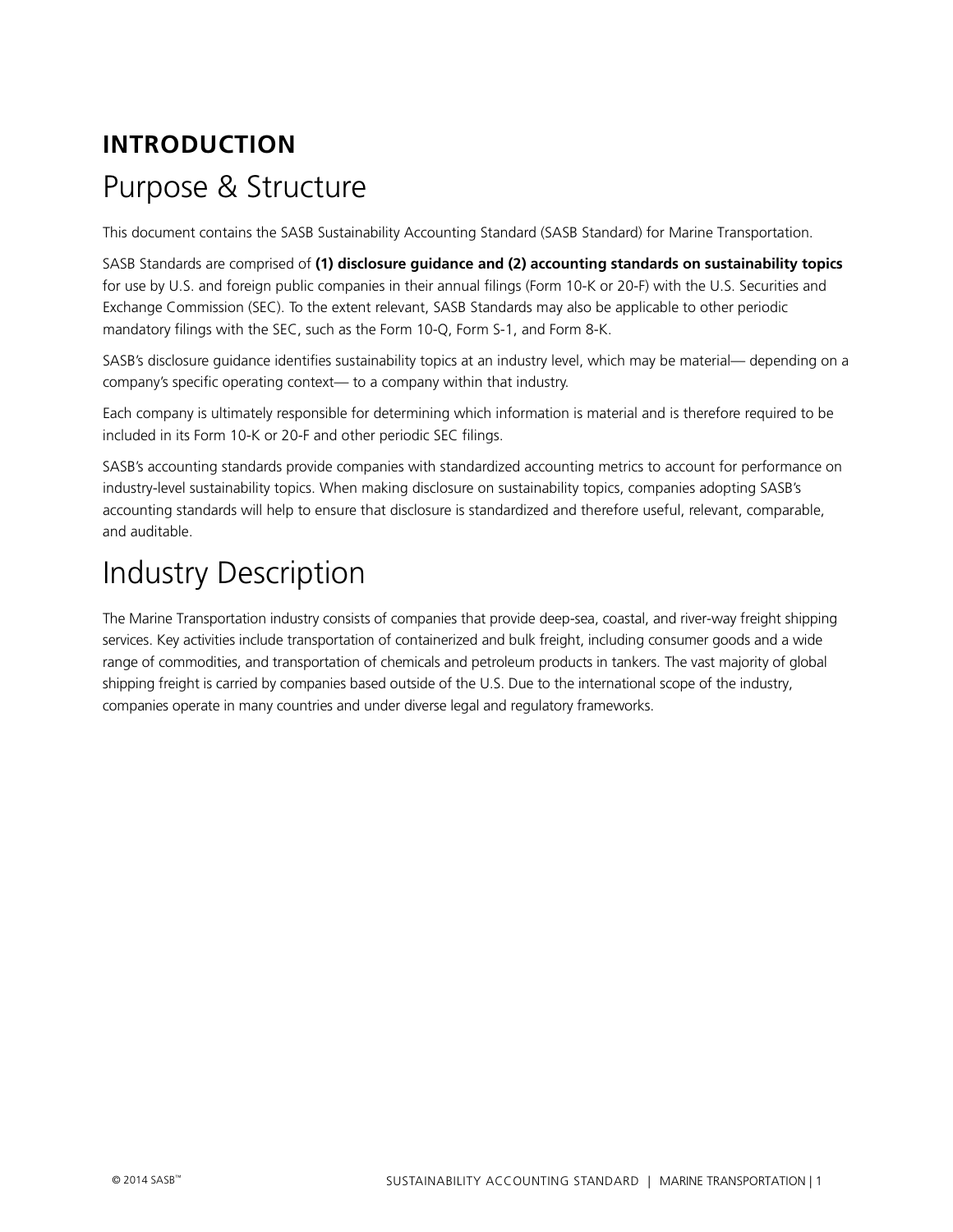# <span id="page-4-0"></span>Guidance for Disclosure of Material Sustainability Topics in SEC Filings

#### **1 . Industry-Level Sustainability Disclosure Topics**

For the Marine Transportation industry, SASB has identified the following sustainability disclosure topics:

**•** Environmental Footprint of Fuel Use

**•** Business Ethics

**•** Ecological Impacts

**•** Accidents & Safety Management

#### **2 . Company-Level Determination and Disclosure of Material Sustainability Topics**

Sustainability disclosures are governed by the same laws and regulations that govern disclosures by securities issuers generally. According to the U.S. Supreme Court, a fact is material if, in the event such fact is omitted from a particular disclosure, there is "a substantial likelihood that the disclosure of the omitted fact would have been viewed by the reasonable investor as having significantly altered the 'total mix' of the information made available."<sup>[1](#page-4-1),[2](#page-4-2)</sup>

SASB has attempted to identify those sustainability topics that it believes may be material for all companies within each SICS industry. SASB recognizes, however, that each company is ultimately responsible for determining what is material to it.

Regulation S-K, which sets forth certain disclosure requirements associated with Form 10-K and other SEC filings, requires companies, among other things, to describe in the Management's Discussion and Analysis of Financial Condition and Results of Operations (MD&A) section of Form 10-K "any known trends or uncertainties that have had or that the registrant reasonably expects will have a material favorable or unfavorable impact on net sales or revenues or income from continuing operations. If the registrant knows of events that will cause a material change in the relationship between costs and revenues (such as known future increases in costs of labor or materials or price increases or inventory adjustments), the change in the relationship shall be disclosed."2

Furthermore, Instructions to Item 303 state that the MD&A "shall focus specifically on material events and uncertainties known to management that would cause reported financial information not to be necessarily indicative of future operating results or of future financial condition."2

In determining whether a trend or uncertainty should be disclosed, the SEC has stated that management should use a two-part assessment based on probability and magnitude:

- First, a company is not required to make disclosure about a known trend or uncertainty if its management determines that such trend or uncertainty is not reasonably likely to occur.
- Second, if a company's management cannot make a reasonable determination of the likelihood of an event or uncertainty, then disclosure is required unless management determines that a material effect on the registrant's financial condition or results of operation is not reasonably likely to occur.

l

<span id="page-4-1"></span><sup>&</sup>lt;sup>1</sup> TSC Industries v. Northway, Inc., 426 U.S. 438 (1976).

<span id="page-4-2"></span><sup>2</sup> C.F.R. 229.303(Item 303)(a)(3)(ii).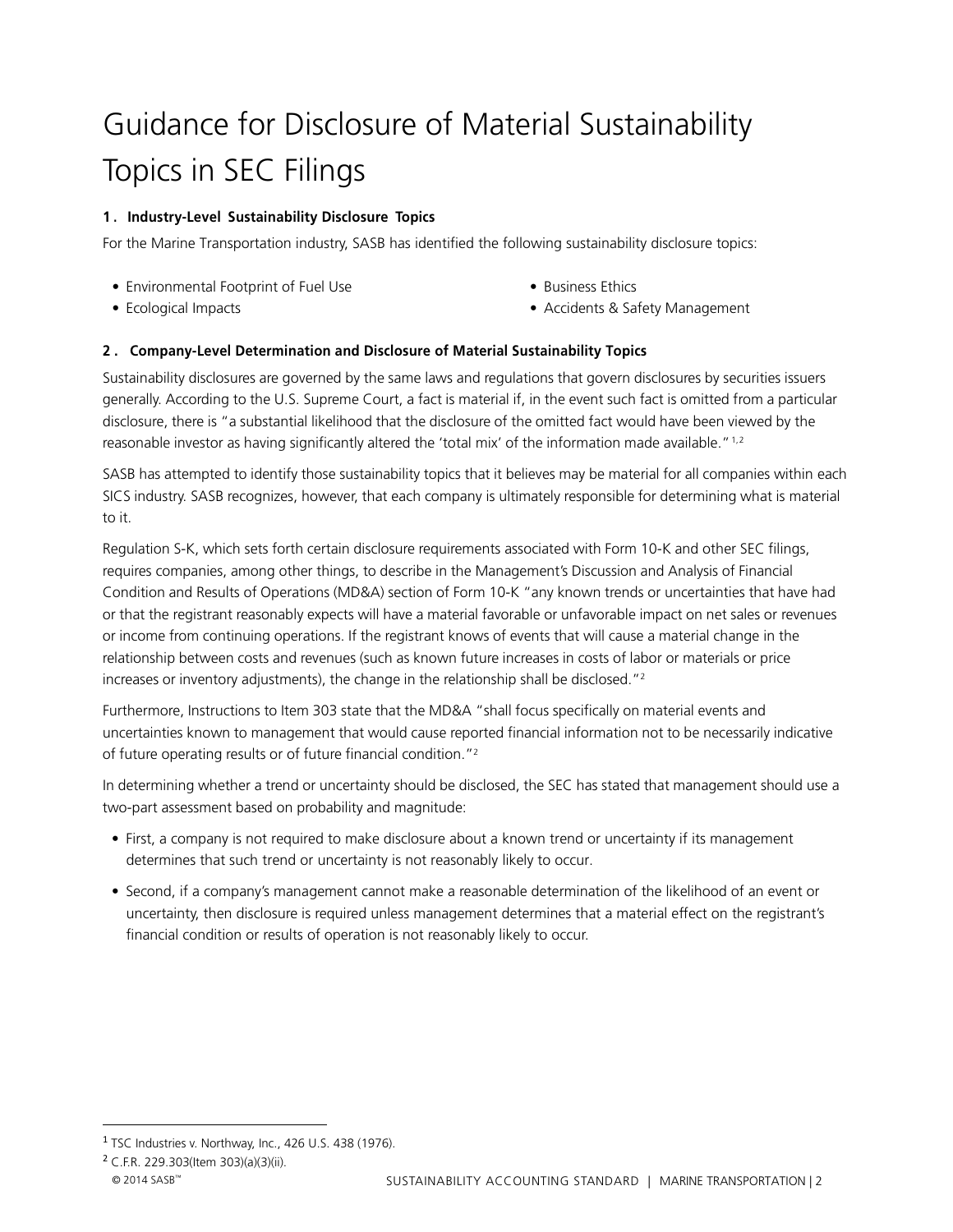#### **3 . Sustainability Accounting Standard Disclosures in Form 10-K**

#### **a . Management's Discussion and Analysis**

Companies should consider making disclosure on sustainability topics as a complete set in the MD&A, in a sub-section titled **"Sustainability Accounting Standards Disclosures ."[3](#page-5-0)**

#### **b . Other Relevant Sections of Form 10-K**

In addition to the MD&A section, companies should consider disclosing sustainability information in other sections of Form 10-K, as relevant, including:

• **Description of business**—Item 101 of Regulation S-K requires a company to provide a description of its business and its subsidiaries. Item 101(c)(1)(xii) expressly requires disclosure regarding certain costs of complying with environmental laws:

*Appropriate disclosure also shall be made as to the material effects that compliance with Federal, State and local provisions which have been enacted or adopted regulating the discharge of materials into the environment, or otherwise relating to the protection of the environment, may have upon the capital expenditures, earnings and competitive position of the registrant and its subsidiaries.*

- **Legal proceedings**—Item 103 of Regulation S-K requires companies to describe briefly any material pending or contemplated legal proceedings. Instructions to Item 103 provide specific disclosure requirements for administrative or judicial proceedings arising from laws and regulations that target discharge of materials into the environment or that are primarily for the purpose of protecting the environment.
- **Risk factors**—Item 503(c) of Regulation S-K requires filing companies to provide a discussion of the most significant factors that make an investment in the registrant speculative or risky, clearly stating the risk and specifying how a particular risk affects the particular filing company.

#### **c . Rule 12b-20**

Securities Act Rule 408 and Exchange Act Rule 12b-20 require a registrant to disclose, in addition to the information expressly required by law or regulation, "such further material information, if any, as may be necessary to make the required statements, in light of the circumstances under which they are made, not misleading."

More detailed guidance on disclosure of material sustainability topics can be found in the **SASB Conceptual Framework**, available for download via [http://www.sasb.org/approach/conceptual-framework/.](http://www.sasb.org/approach/conceptual-framework/)

 $\overline{\phantom{a}}$ 

<span id="page-5-0"></span><sup>&</sup>lt;sup>3</sup> [SEC \[Release Nos. 33-8056; 34-45321; FR-61\] Commission Statement about Management's Discussion and Analysis of Financial](http://www.sec.gov/rules/other/33-8056.htm) Condition [and Results of Operations: "](http://www.sec.gov/rules/other/33-8056.htm)We also want to remind registrants that disclosure must be both useful and understandable. That is, management should provide the most relevant information and provide it using language and formats that investors can be expected to understand. Registrants should be aware also that investors will often find information relating to a particular matter more meaningful if it is disclosed in a single location, rather than presented in a fragmented manner throughout the filing."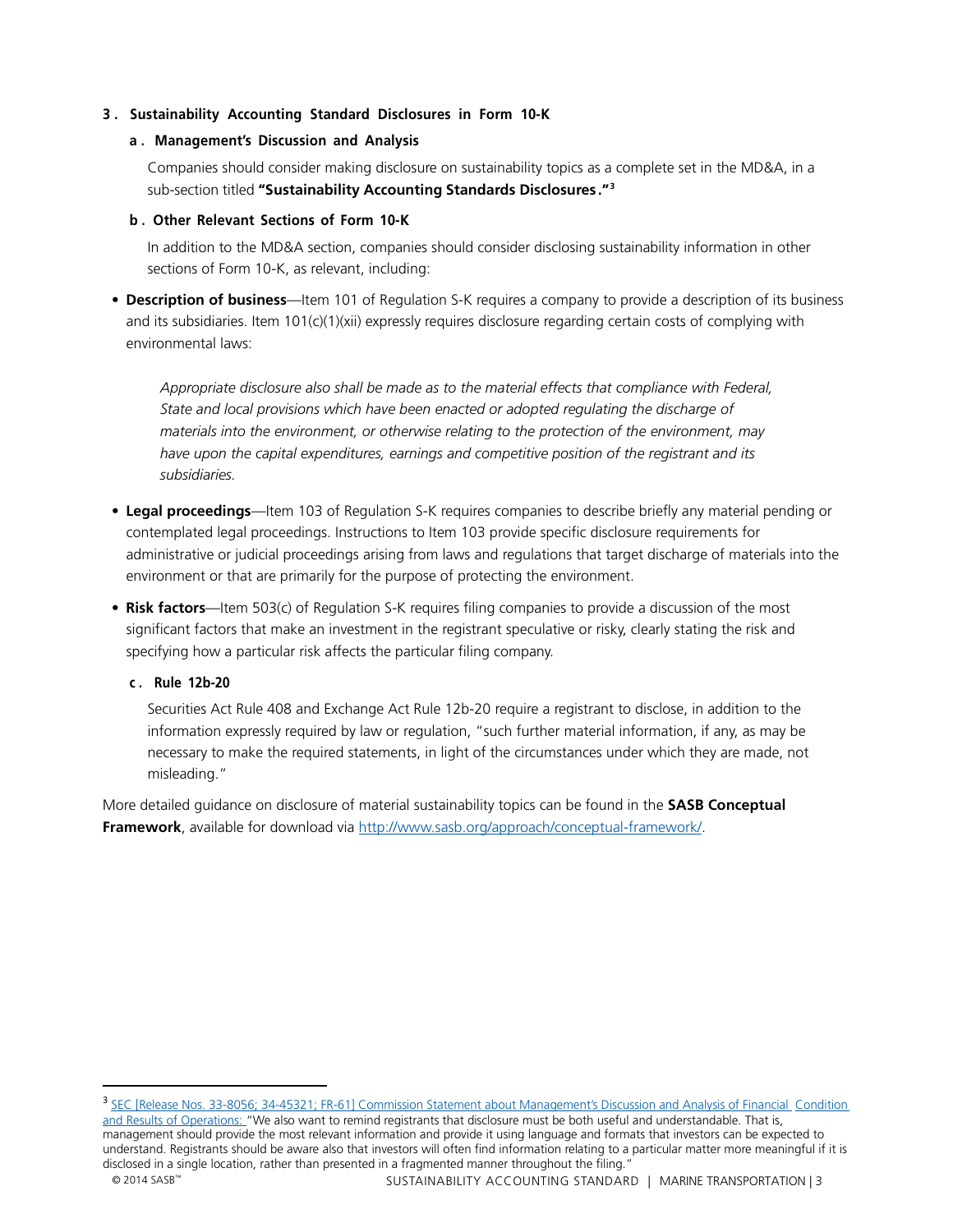# <span id="page-6-0"></span>Guidance on Accounting of Material Sustainability **Topics**

For sustainability disclosure topics in the Marine Transportation industry, SASB identifies accounting metrics.

SASB recommends that each company consider using these sustainability accounting metrics when disclosing its performance with respect to each of the sustainability topics it has identified as material.

As appropriate—and consistent with Rule 12b-20<sup>[4](#page-6-2)</sup>—for each sustainability topic, companies should consider including a narrative description of any material factors necessary to ensure completeness, accuracy, and comparability of the data reported. Where not addressed by the specific accounting metrics, but relevant, the registrant should discuss the following, related to the topic:

- The registrant's **strategic approach** to managing performance on material sustainability issues;
- The registrant's competitive positioning;
- The **degree of control** the registrant has;
- Any measures the registrant has undertaken or plans to undertake to improve performance; and
- Data for the registrant's **last three completed fiscal years** (when available).

SASB recommends that registrants use SASB Standards specific to their primary industry as identified in the Sustainable [Industry Classification System \(SICS™\).](http://www.sasb.org/approach/industryclassification/lookup-tool/) If a registrant generates significant revenue from multiple industries, SASB recommends that it consider the materiality of the sustainability issues that SASB has identified for those industries and disclose the associated SASB accounting metrics.

## <span id="page-6-1"></span>Users of the SASB Standards

The SASB Standards are intended for companies that engage in public offerings of securities registered under the Securities Act of 1933 (the Securities Act) and those that issue securities registered under the Securities Exchange Act of 1934 (the Exchange Act),[5](#page-6-3) for use in SEC filings, including, without limitation, annual reports on Form10-K (Form 20-F for foreign issuers), quarterly reports on Form 10-Q, current reports on Form 8-K, and registration statements on Forms S-1 and S-3. Nevertheless, disclosure with respect to the SASB Standards is not required or endorsed by the SEC or other entities governing financial reporting, such as FASB, GASB, or IASB.

 $\overline{a}$ 

<span id="page-6-2"></span><sup>&</sup>lt;sup>4</sup> SEC Rule 12b-20: "In addition to the information expressly required to be included in a statement or report, there shall be added such further material information, if any, as may be necessary to make the required statements, in the light of the circumstances under which they are made, not misleading."

<span id="page-6-3"></span><sup>5</sup> Registration under the Securities Exchange Act of 1934 is required (1) for securities to be listed on a national securities exchange such as the New York Stock Exchange, the NYSE Amex, and the NASDAQ Stock Market or (2) if (A) the securities are equity securities and are held by more than 2,000 persons (or 500 persons who are not accredited investors) and (B) the company has more than \$10 million in assets.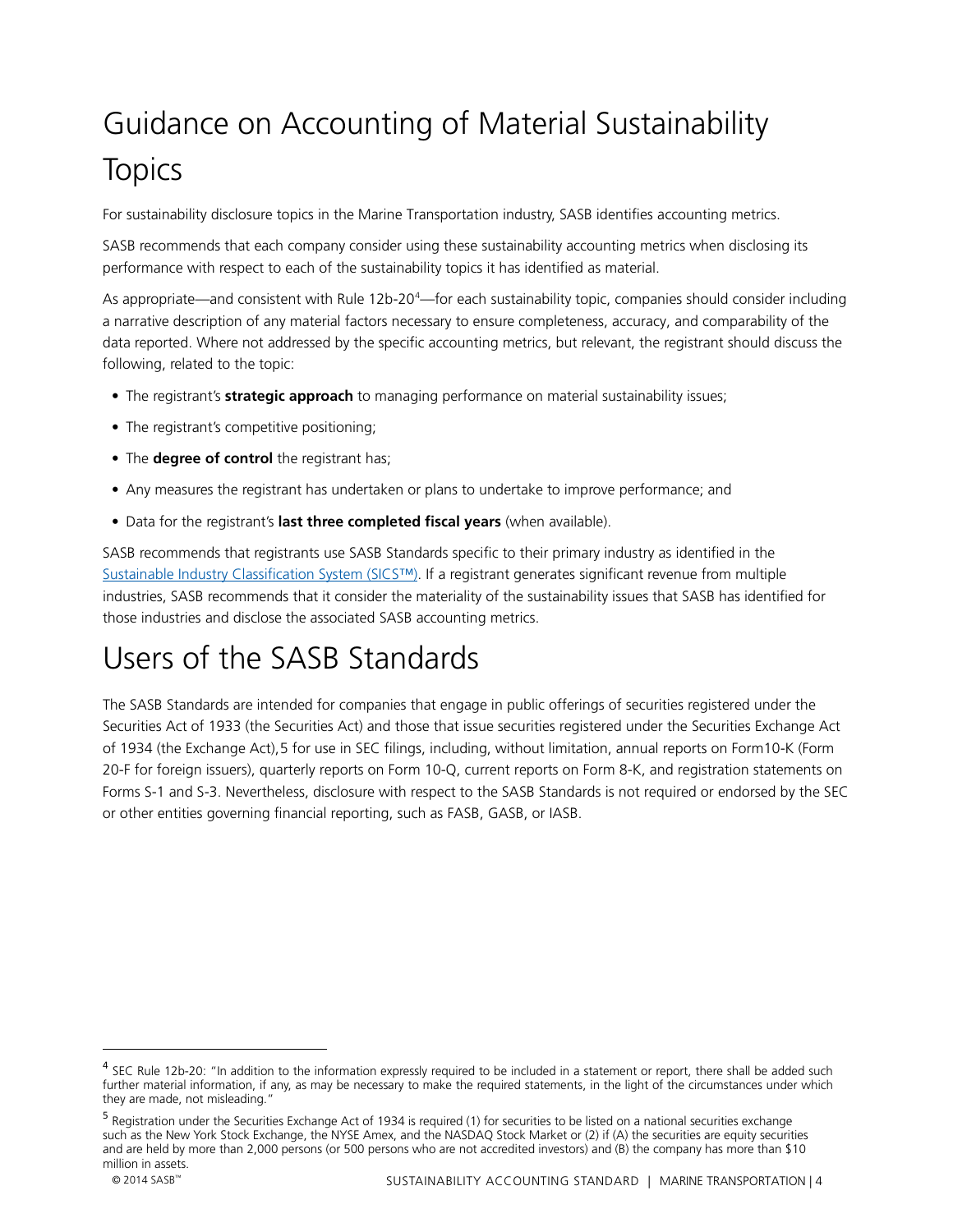## <span id="page-7-0"></span>Scope of Disclosure

Unless otherwise specified, SASB recommends:

- That a registrant disclose on sustainability issues and metrics for itself and for entities in which the registrant has a controlling interest and therefore are consolidated for financial reporting purposes (controlling interest is generally defined as ownership of 50% or more of voting shares);<sup>[6](#page-7-3)</sup>
- That for consolidated entities, disclosures be made, and accounting metrics calculated, for the whole entity, regardless of the size of the minority interest; and
- That information from unconsolidated entities not be included in the computation of SASB accounting metrics. A registrant should disclose, however, information about unconsolidated entities to the extent that the registrant considers the information necessary for investors to understand its performance with respect to sustainability issues (typically, this disclosure would be limited to risks and opportunities associated with these entities).

## <span id="page-7-1"></span>Reporting Format

### <span id="page-7-2"></span>**Activity Metrics and Normalization**

SASB recognizes that normalizing accounting metrics is important for the analysis of SASB disclosures.

SASB recommends that a registrant disclose any basic business data that may assist in the accurate evaluation and comparability of disclosure, to the extent that they are not already disclosed in the Form 10-K (e.g., revenue, EBITDA, etc.).

Such data—termed "activity metrics"—may include high-level business data such as total number of employees, quantity of products produced or services provided, number of facilities, or number of customers. It may also include industry-specific data such as plant capacity utilization (e.g., for specialty chemical companies), number of transactions (e.g., for Internet media and services companies), hospital bed days (e.g., for health care delivery companies), or proven and probable reserves (e.g., for oil and gas exploration and production companies).

Activity metrics disclosed should:

- Convey contextual information that would not otherwise be apparent from SASB accounting metrics.
- Be deemed generally useful for users of SASB accounting metrics (e.g., investors) in performing their own calculations and creating their own ratios.
- Be explained and consistently disclosed from period to period to the extent they continue to be relevant. However, a decision to make a voluntary disclosure in one period does not obligate a continuation of that disclosure if it is no longer relevant or if a better metric becomes available.

 $\overline{a}$ 

<span id="page-7-3"></span><sup>6</sup> See US GAAP consolidation rules (Section 810).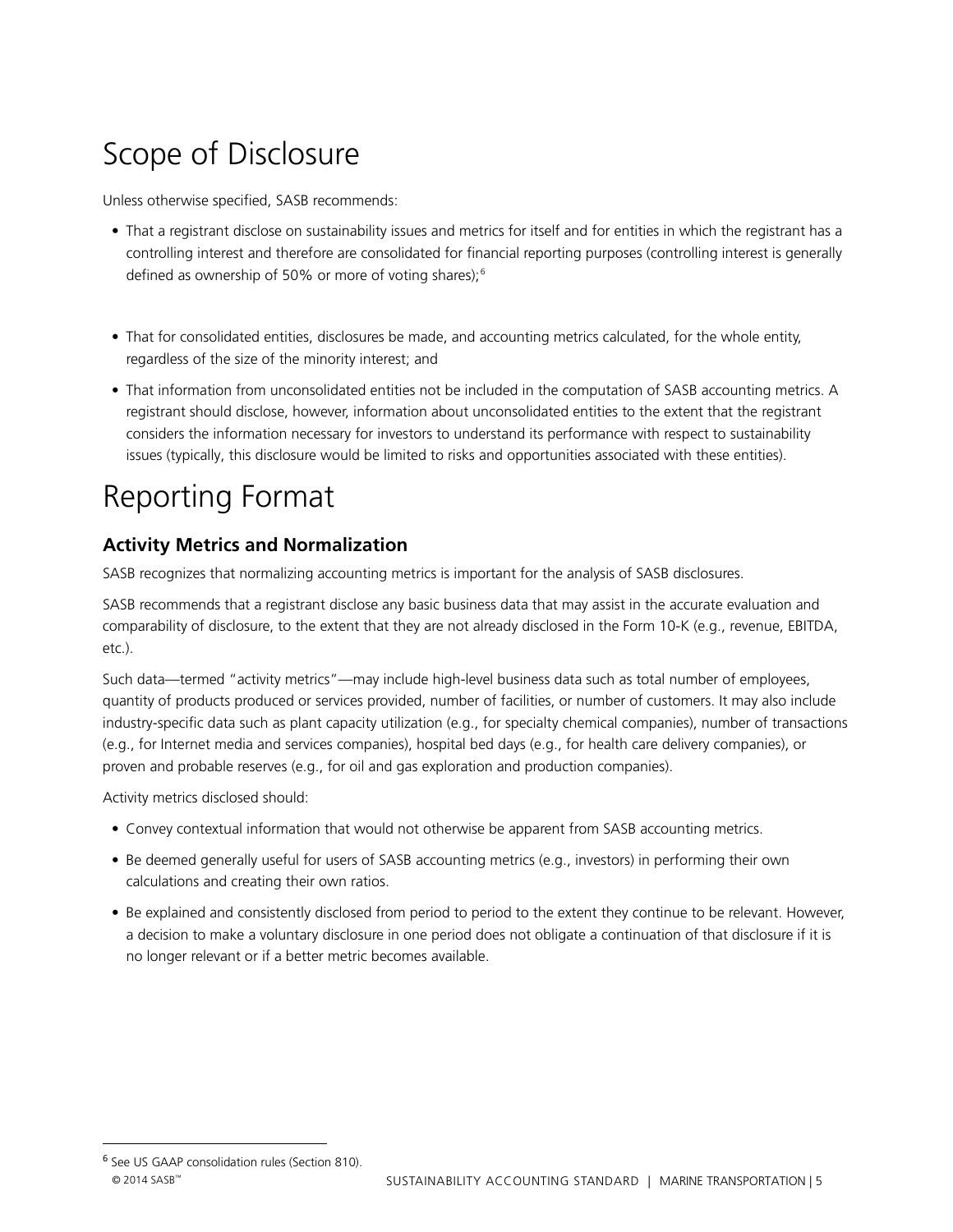Where relevant, SASB recommends specific activity metrics that—at a minimum—should accompany SASB accounting metric disclosures.

| <b>ACTIVITY METRIC</b>               | <b>CATEGORY</b>     | <b>UNIT OF</b><br><b>MEASURE</b> | <b>CODE</b> |
|--------------------------------------|---------------------|----------------------------------|-------------|
| Seagoing personnel <sup>7</sup>      | Quantitative        | Number                           | TR0301-A    |
| Nautical miles                       | Quantitative        | Nautical miles (nm)              | TR0301-B    |
| Operating days <sup>8</sup>          | Quantitative        | Number of days                   | TR0301-C    |
| Deadweight tonnage <sup>9</sup>      | <b>Ouantitative</b> | Thousands of deadweight tons     | TR0301-D    |
| Total shipping fleet                 | Quantitative        | Number                           | TR0301-E    |
| Number of vessel port calls          | Quantitative        | Number                           | TR0301-F    |
| Twenty-foot equivalent unit capacity | Quantitative        | <b>TEU</b>                       | TR0301-G    |

### <span id="page-8-0"></span>**Units of Measure**

Unless specified, disclosures should be reported in International System of Units (SI units).

### <span id="page-8-1"></span>**Uncertainty**

SASB recognizes that there may be inherent uncertainty when disclosing certain sustainability data and information. This may be related to variables such as the imperfectness of third-party reporting systems or the unpredictable nature of climate events. Where uncertainty around a particular disclosure exists, SASB recommends that the registrant should consider discussing its nature and likelihood.

#### <span id="page-8-2"></span>**Estimates**

SASB recognizes that scientifically-based estimates, such as the reliance on certain conversion factors or the exclusion of *de minimis* values, may be necessary for certain quantitative disclosures. Where appropriate, SASB does not discourage the use of such estimates. When using an estimate for a particular disclosure, SASB expects that the registrant discuss its nature and substantiate its basis.

## <span id="page-8-3"></span>Timing

Unless otherwise specified, disclosure shall be for the registrant's fiscal year.

<span id="page-8-4"></span><sup>7</sup> Note to **TR0301-A**– Seagoing personnel is defined as the number of employees working aboard the registrant's vessels (including direct employees and contract employees).  $\overline{a}$ 

<span id="page-8-5"></span><sup>&</sup>lt;sup>8</sup> Note to TR0301-C- Operating days are defined as the number of available days in a period less the aggregate number of days that the vessels are off-hire due to unforeseen circumstances (i.e., a measure of days in a period during which vessels actually generate revenue).

<span id="page-8-6"></span><sup>9</sup> Note to **TR0301-D**– Deadweight tonnage is the sum, for all of the registrant's vessels, of the difference in displacement in deadweight tons between the light displacement and the actual loaded displacement.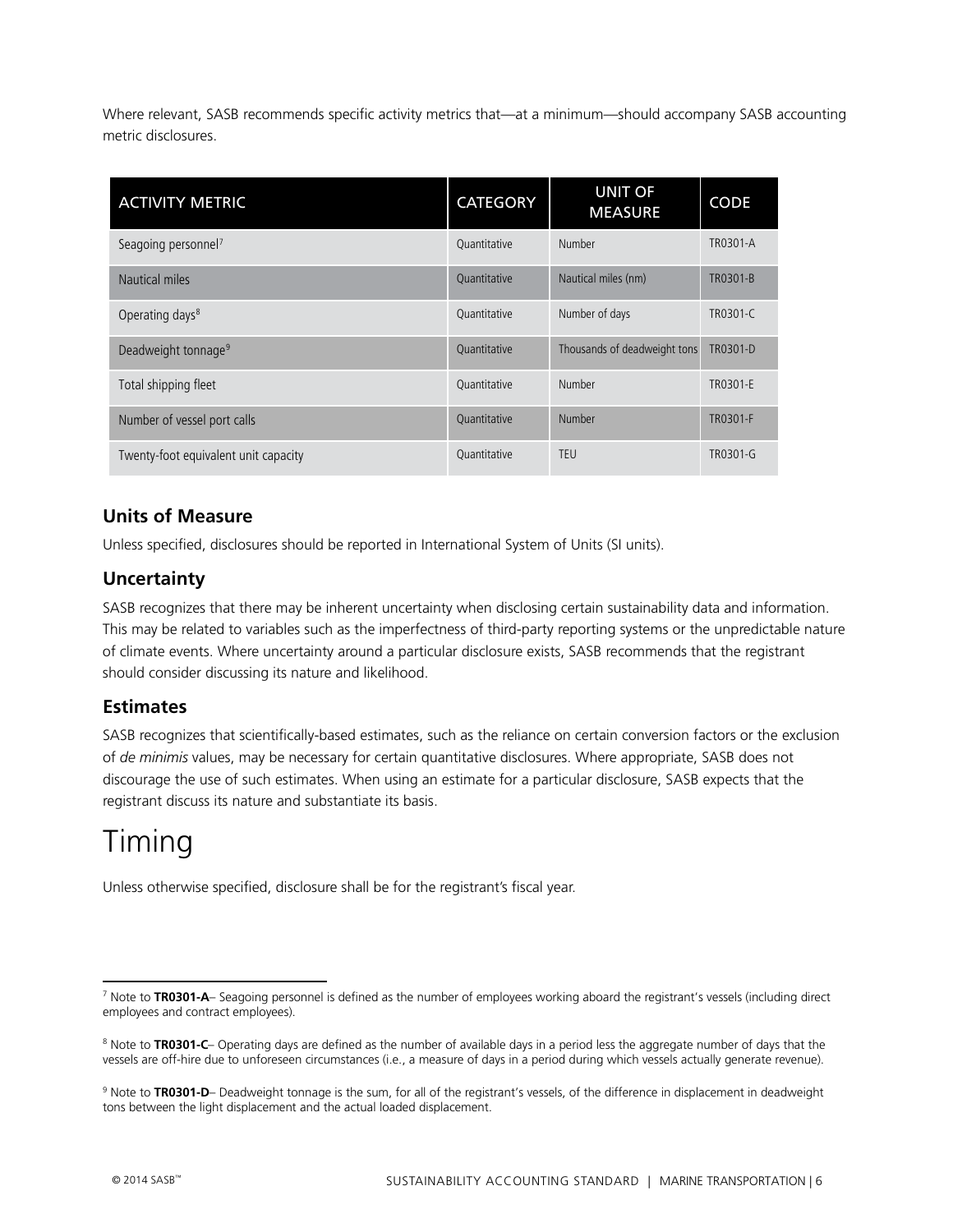## <span id="page-9-0"></span>Limitations

There is no guarantee that SASB Standards address all sustainability impacts or opportunities associated with a sector, industry, or company, and therefore, a company must determine for itself the topics—sustainability-related or otherwise—that warrant discussion in its SEC filings.

Disclosure under SASB Standards is voluntary. It is not intended to replace any legal or regulatory requirements that may be applicable to user operations. Where such laws or regulations address legal or regulatory topics, disclosure under SASB Standards is not meant to supersede those requirements. Disclosure according to SASB Standards shall not be construed as demonstration of compliance with any law, regulation, or other requirement.

SASB Standards are intended to be aligned with the principles of materiality enforced by the SEC. However, SASB is not affiliated with or endorsed by the SEC or other entities governing financial reporting, such as FASB, GASB, or IASB.

## <span id="page-9-1"></span>Forward-looking Statements

Disclosures on sustainability topics can involve discussion of future trends and uncertainties related to the registrant's operations and financial condition, including those influenced by external variables (e.g., environmental, social, regulatory, and political). Companies making such disclosures should familiarize themselves with the safe harbor provisions of Section 27A of the Securities Act and Section 21E of the Exchange Act, which preclude civil liability

for material misstatements or omissions in such statements if the registrant takes certain steps, including, among other things, identifying the disclosure as "forward-looking" and accompanying such disclosure with "meaningful cautionary statements identifying important factors that could cause actual results to differ materially from those in the forward-looking statements."

### <span id="page-9-2"></span>Assurance

In disclosing to SASB Standards, it is expected that registrants disclose with the same level of rigor, accuracy, and responsibility as they apply to all other information contained in their SEC filings.

SASB encourages registrants to use independent assurance (attestation); for example, an Examination Engagement to AT Section 101.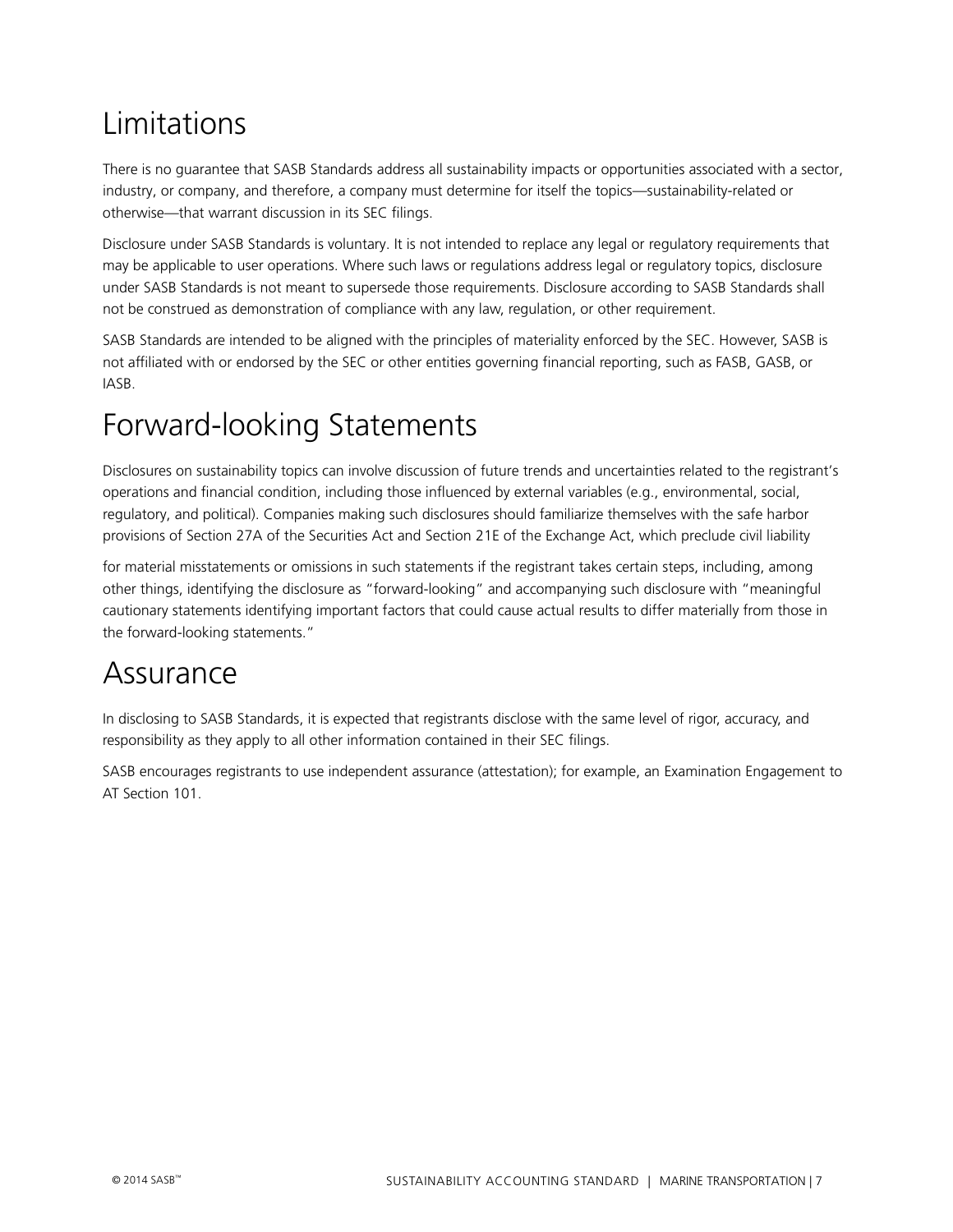# <span id="page-10-0"></span>Table 1. Sustainability Disclosure Topics & Accounting Metrics

| <b>TOPIC</b>                                                   | <b>ACCOUNTING METRIC</b>                                                                                                                                                      | <b>CATEGORY</b>            | <b>UNIT OF</b><br><b>MEASURE</b>           | <b>CODE</b> |
|----------------------------------------------------------------|-------------------------------------------------------------------------------------------------------------------------------------------------------------------------------|----------------------------|--------------------------------------------|-------------|
| <b>Environmental</b><br><b>Footprint of Fuel</b><br><b>Use</b> | Gross global Scope 1 emissions                                                                                                                                                | Quantitative               | Metric tons<br>$CO2-e$                     | TR0301-01   |
|                                                                | Description of long-term and short-term strategy or plan to<br>manage Scope 1 emissions, emissions reduction targets,<br>and an analysis of performance against those targets | Discussion and<br>Analysis | n/a                                        | TR0301-02   |
|                                                                | Total energy consumed, percentage from heavy fuel oil,<br>percentage from renewables                                                                                          | Ouantitative               | Gigajoules,<br>Percentage<br>(%)           | TR0301-03   |
|                                                                | Air emissions for the following pollutants: $NOx$ , $SOx$ , and<br>particulate matter (PM)                                                                                    | Quantitative               | Metric tons (t)                            | TR0301-04   |
|                                                                | Energy Efficiency Design Index (EEDI) for new ships                                                                                                                           | Quantitative               | Grams of $CO2$<br>per ton-nautical<br>mile | TR0301-05   |
| <b>Ecological Impacts</b>                                      | Shipping duration in marine protected areas and areas of<br>protected conservation status                                                                                     | Quantitative               | Number of<br>travel days                   | TR0301-06   |
|                                                                | Percentage of fleet implementing (1) ballast water<br>exchange and (2) ballast water treatment                                                                                | Quantitative               | Percentage (%)                             | TR0301-07   |
|                                                                | Number and aggregate volume of spills and releases to the<br>environment                                                                                                      | Quantitative               | Number, Cubic<br>meters $(m3)$             | TR0301-08   |
| <b>Business Ethics</b>                                         | Number of calls at ports in countries that have the 20<br>lowest rankings in Transparency International's Corruption<br>Perception Index                                      | Quantitative               | Number                                     | TR0301-09   |
|                                                                | Amount of legal and regulatory fines and settlements<br>associated with bribery or corruption <sup>10</sup>                                                                   | Quantitative               | U.S. Dollars<br>$($ \$)                    | TR0301-10   |
| <b>Accidents &amp; Safety</b><br><b>Management</b>             | Number of serious marine incidents <sup>11</sup>                                                                                                                              | Quantitative               | Number                                     | TR0301-11   |
|                                                                | Lost time injury rate                                                                                                                                                         | Quantitative               | Rate                                       | TR0301-12   |
|                                                                | Number of Conditions of Class or Recommendations                                                                                                                              | Quantitative               | Number                                     | TR0301-13   |
|                                                                | Number of port state control (1) deficiencies and (2)<br>detentions                                                                                                           | Quantitative               | Number                                     | TR0301-14   |

<sup>&</sup>lt;sup>10</sup> Note to TR0301-10 - Disclosure shall include a description of fines and settlements and corrective actions implemented in response to events.  $\overline{a}$ 

<span id="page-10-2"></span><span id="page-10-1"></span><sup>&</sup>lt;sup>11</sup> Note to **TR0301-11** - Disclosure shall include a description of serious marine incidents, outcomes, and corrective actions implemented in response.<br>1) SUSTAINABILITY ACCOUNTING STANDARD | MARINE TRANSPORTATION | 8

SUSTAINABILITY ACCOUNTING STANDARD | MARINE TRANSPORTATION | 8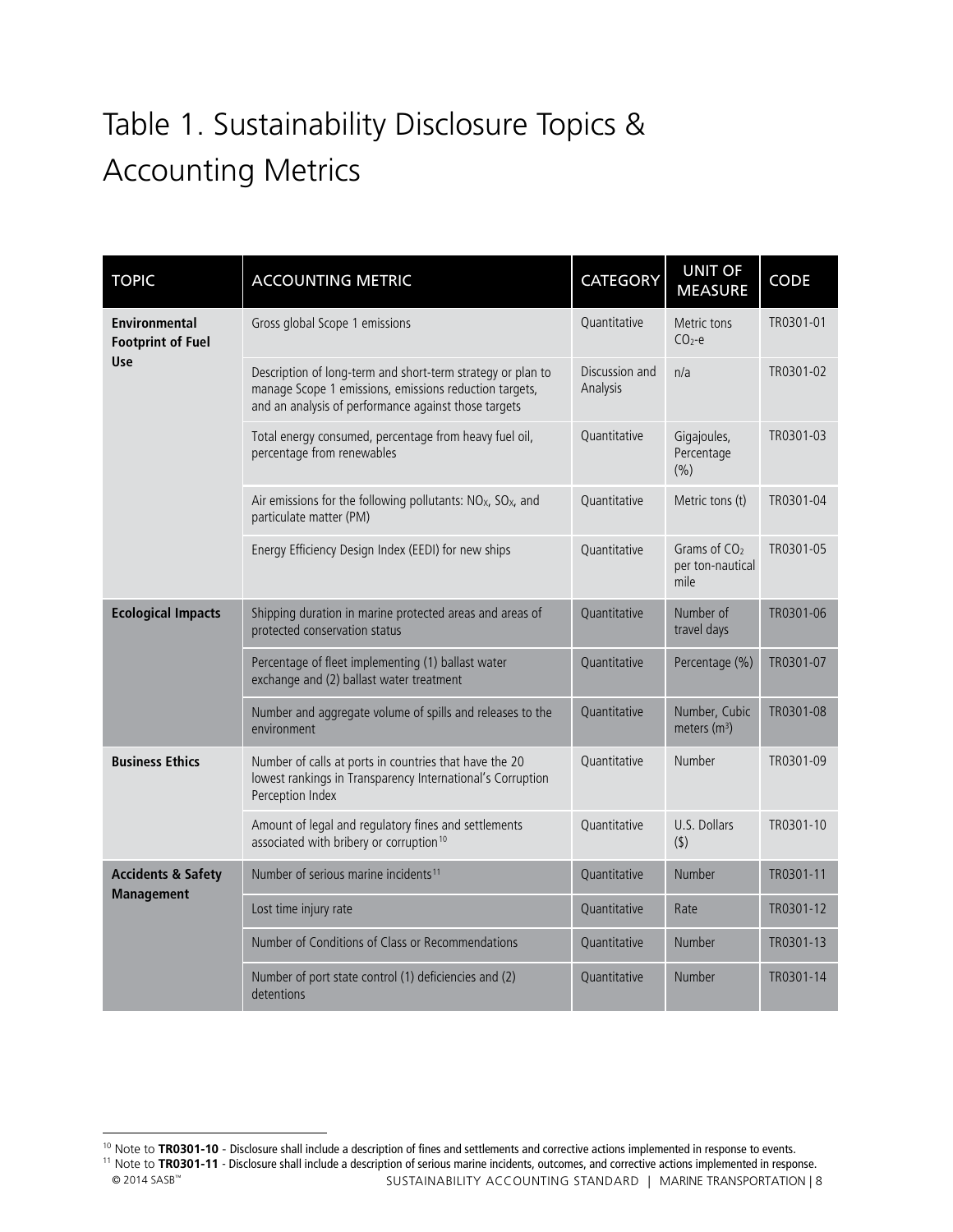## <span id="page-11-0"></span>Environmental Footprint of Fuel Use

### <span id="page-11-1"></span>**Description**

Marine transportation companies generate emissions mainly from the combustion of diesel in ship engines. The industry's reliance on heavy fuel oil ("bunker fuel") is of material concern due to rising fuel costs and intensifying greenhouse gas (GHG) and air pollution regulations. GHGs and air pollutants, including carbon dioxide, nitrogen oxides, sulfur oxides, and particulate matter, are the main environmental externalities of fuel use. The industry is among the most fuel efficient of the major transportation modes in terms of fuel use per ton shipped. However, due to the size of the industry, its contribution to the global GHG inventory is still significant. Recent environmental regulations are driving the adoption of more fuel-efficient engines and the use of cleaner-burning fuels. Fuel constitutes a major expense for industry players, providing a further incentive for fuel efficiency.

### <span id="page-11-2"></span>**Accounting Metrics**

#### **TR0301-01. Gross global Scope 1 emissions**

- .01 The registrant shall disclose gross global Scope 1 greenhouse gas (GHG) emissions to the atmosphere of the six GHGs covered under the Kyoto Protocol (carbon dioxide, methane, nitrous oxide, hydrofluorocarbons, perfluorocarbons, and sulfur hexafluoride).
	- $\bullet$  Emissions of all gases shall be disclosed in metric tons of carbon dioxide equivalents (CO<sub>2</sub>-e) calculated in accordance with published global warming potential (GWP) factors. To date, the preferred source for GWP factors is the IPCC's Second Assessment Report (1995).
	- Gross emissions are GHGs emitted to the atmosphere before accounting for any GHG reduction activities, offsets, or other adjustments for activities in the reporting period that have reduced or compensated for emissions.
	- Disclosure corresponds to section CC8.2 of the Carbon Disclosure Project (CDP) Questionnaire and section 4.25 of the Climate Disclosure Standards Board (CDSB) *Climate Change Reporting Framework* (CCRF).
- .02 Scope 1 emissions are defined by the World Resources Institute and the World Business Council on Sustainable Development in (WRI/WBCSD) *[The Greenhouse Gas Protocol: A Corporate Accounting and Reporting](http://www.wri.org/publication/greenhouse-gas-protocol-corporate-accounting-and-reporting-standard-revised-edition) Standard*, Revised Edition, March, 2004 (hereafter, the "GHG Protocol").
	- These emissions include direct emissions of GHGs from stationary or mobile sources that include, but are not limited to, equipment, production facilities, office buildings, and transportation.
- .03 GHG emission data shall be consolidated according to the approach with which the registrant consolidates its financial reporting data, which is generally aligned with:
	- The Financial Control approach defined by the GHG Protocol and referenced by the *[CDP Guidance for](https://www.cdp.net/Documents/Guidance/CDP2013ReportingGuidance.pdf)  [companies reporting on climate change on behalf of investors & supply chain members 2013](https://www.cdp.net/Documents/Guidance/CDP2013ReportingGuidance.pdf)* (hereafter, the "CDP Guidance").<sup>[12](#page-11-3)</sup>

 $\overline{a}$ 

<span id="page-11-3"></span> $12$  "An organization has financial control over an operation if it has the ability to direct the financial and operating policies of the operation with a view to gaining economic benefits from its activities. Generally an organization has financial control over an operation for GHG accounting purposes if the operation is treated as a group company or subsidiary for the purposes of financial consolidation." *Guidance for companies reporting on climate change on behalf of investors & supply chain members 2013,* p. 95.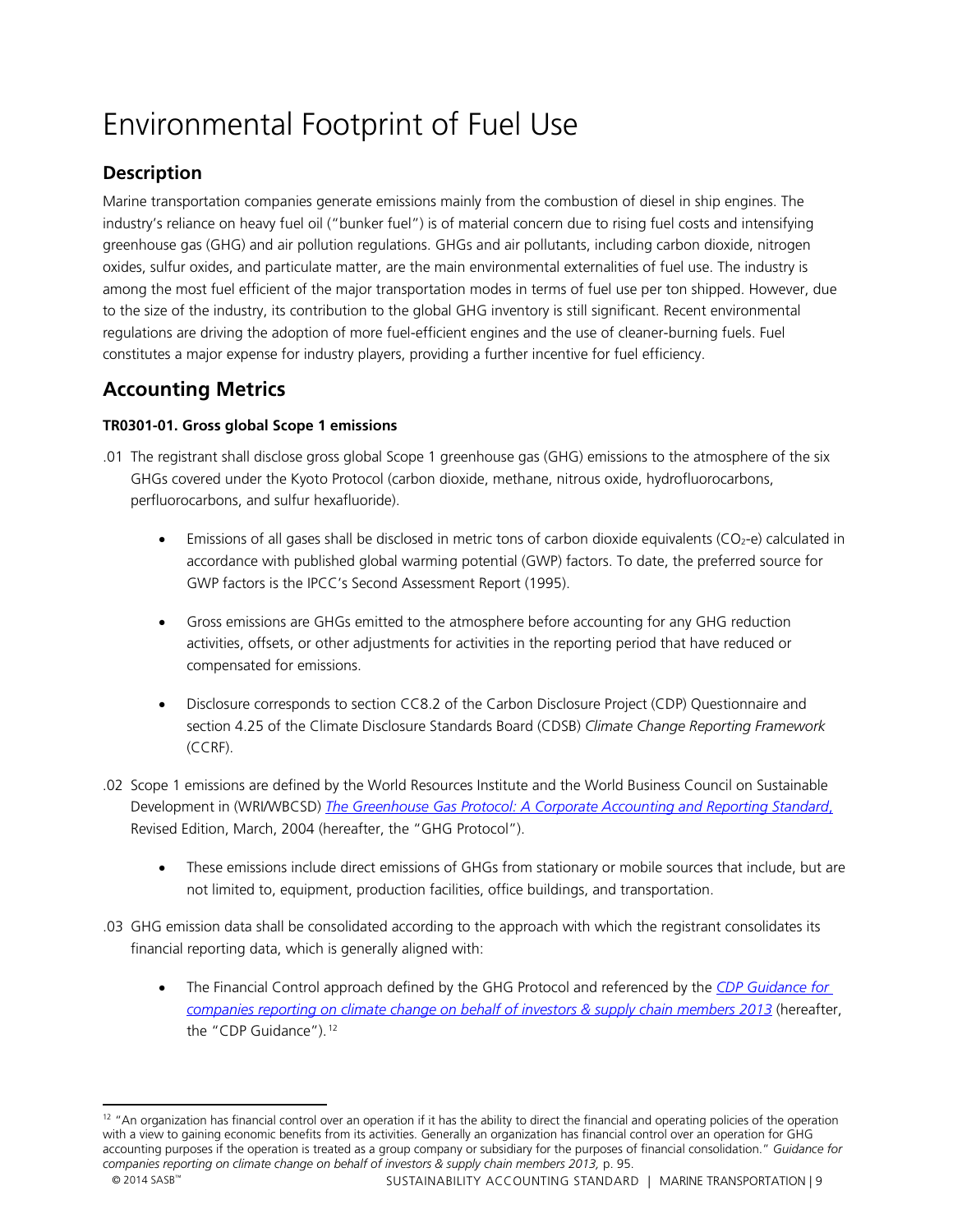- The approach detailed in Section 4.23, "Organizational boundary setting for GHG emissions reporting," of the CDSB Climate Change Reporting Framework (CCRF).<sup>[13](#page-12-0)</sup>
- .04 The underlying technical approach to data collection, analysis, and disclosure shall be consistent with the CDP Guidance.
	- The registrant shall consider the CDP Guidance as a normative reference, thus any updates made yearon-year shall be considered updates to this guidance.
- .05 The registrant should discuss any change in its emissions from the previous fiscal year, such as explaining if the change was due to emissions reductions, divestment, acquisition, mergers, changes in output, and/or changes in calculation methodology.
- .06 In the case that current reporting of GHG emissions to the CDP or other entity (e.g., a national regulatory disclosure program) differs in terms of the scope and consolidation approach used, the registrant may disclose those emissions. However, primary disclosure shall be according to the guidelines described above.
- .07 The registrant should discuss the calculation methodology for its emission disclosure, such as noting if data are from continuous emissions-monitoring systems (CEMS), engineering calculations, mass balance calculations, etc.

#### **TR0301-02. Description of long-term and short-term strategy or plan to manage Scope 1 emissions, emissions reduction targets, and an analysis of performance against those targets**

.08 The registrant shall discuss the following, where relevant:

- The scope of its activities, particularly if strategies, plans, and/or reduction targets pertain differently to different business units, geographies, or emissions sources;
- If strategies, plans, and/or reduction targets are related to or associated with an emissions disclosure (reporting) or reduction program (e.g., E.U. ETS, RGGI, WCI, etc.), including regional, national, international, or sectoral programs; and
- The activities and investments required to fulfill the plans and any risks or limiting factors that might affect fulfillment of the plans and/or targets.

.09 For emission-reduction targets, the registrants shall disclose:

- The percentage of emissions within the scope of the reduction plan;
- The percentage reduction from the base year,
	- The base year is the first or starting year against which emissions are evaluated toward the achievement of the target
- Whether the target is absolute or intensity-based, and the metric denominator if it is an intensity-based target;
- The timelines for the reduction activity, including the start year, the target year, and the base year. Disclosure shall be limited to activities that were ongoing (active) or reached completion during the fiscal year; and

<span id="page-12-0"></span><sup>&</sup>lt;sup>13</sup> This is based on the requirements of International Accounting Standards/International Financial Reporting Standards (IAS/IFRS) on consolidation and equity accounting and is consistent with how information relating to entities within a group or interest in joint ventures/associates would be included on consolidated financial statements, as per the CDSB *Climate Change Reporting Framework*.  $\overline{\phantom{a}}$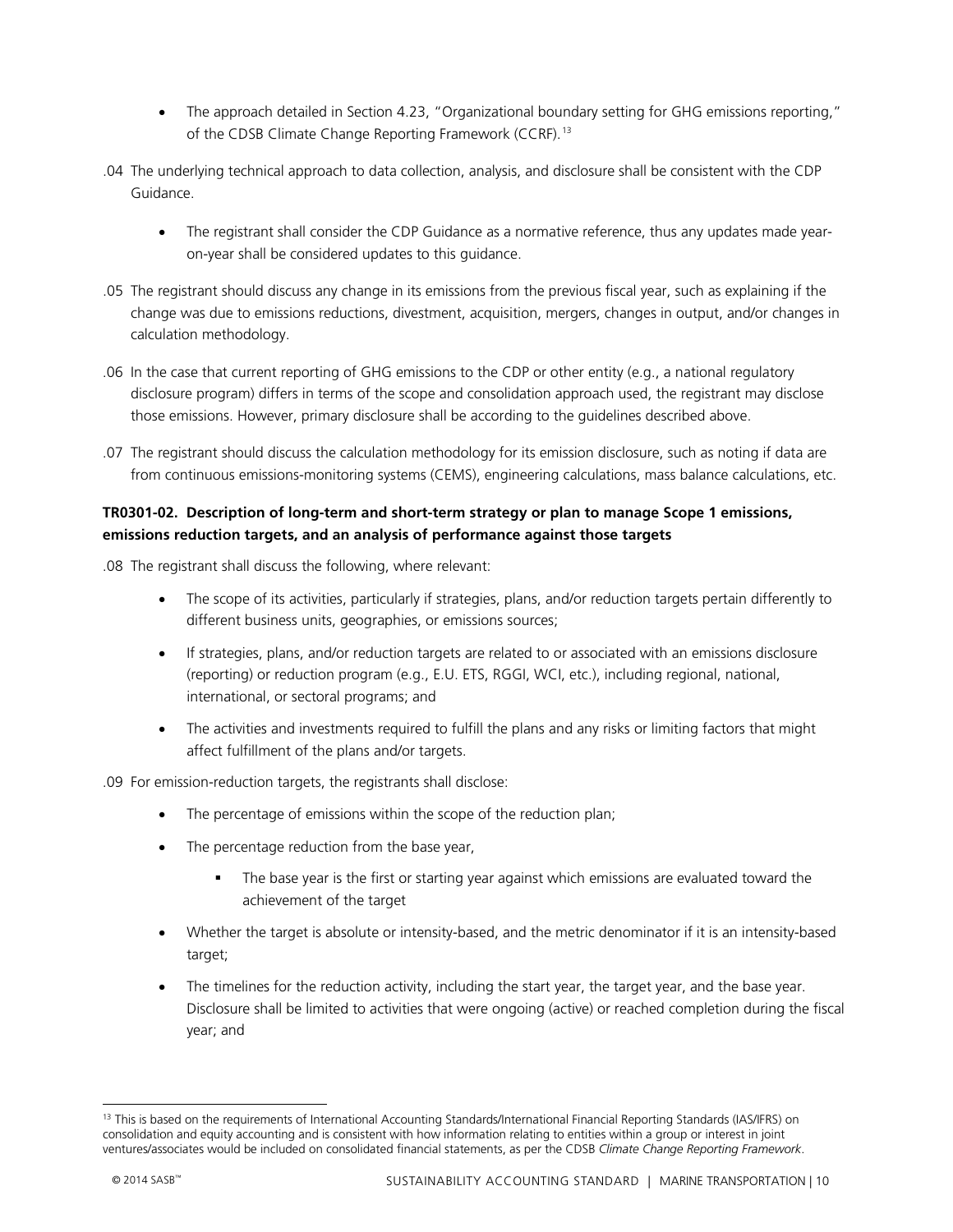- The mechanism(s) for achieving the target, such as energy efficiency efforts, energy source diversification, carbon capture and storage, etc.
- .10 Where necessary, the registrant shall discuss any circumstances in which the target base year emissions have been or may be recalculated retrospectively or in which the target base year has been reset.
- .11 Disclosure corresponds with:
	- CDSB Section 4, "Management actions"<sup>[14](#page-13-0)</sup>
	- CDP questionnaire "CC3, Targets and Initiatives"
- .12 Relevant initiatives to discuss may include, but are not limited to, route optimization, use of alternative fuels and energy sources, system improvements, and optimization of ship operation. Ship-related efforts can include improving efficiency through ship design and propulsion systems (including hull and propeller improvements) and upgrading of the fleet to new ships.

#### **TR0301-03. Total energy consumed, percentage from heavy fuel oil, percentage from renewables**

- .13 The registrant shall disclose total energy consumption from all sources as an aggregate figure in gigajoules or their multiples.
	- The scope includes energy purchased from sources external to the organization or produced by the organization itself (self-generated).
	- The scope includes only energy consumed by entities owned or controlled by the organization.
	- The scope includes energy from all sources including direct fuel usage, purchased electricity, and heating, cooling, and steam energy.
- .14 In calculating energy consumption from fuels and biofuels, the registrant shall use higher heating values (HHV), also known as gross calorific values (GCV), and which are directly measured or taken from the Intergovernmental Panel on Climate Change (IPCC), the U.S. Department of Energy (DOE), or the U.S. Energy Information Administration (EIA).
- .15 The registrant shall calculate the percentage of energy from heavy fuel oil as the energy content of heavy fuel oil consumed divided by the energy content of all fuel consumed.
- .16 Heavy fuel oil is defined per the U.S. Energy Information Administration as heavier oils that remain after distillate fuel oils and lighter hydrocarbons are distilled away in refinery operations, and which conform to ASTM Specifications D 396 and D 975 and Federal Specification VV-F-815C, including:
	- No. 5 Residual fuel oil, a residual fuel oil of medium viscosity, also known as "Navy Special" and defined in Military Specification MIL-F-859E, including Amendment 2 (NATO Symbol F-770).
	- No. 6 Residual fuel oil, which includes Bunker C fuel oil.
- .17 The registrant shall disclose renewable energy consumption as a percentage of its total energy consumption.

 $\overline{a}$ 

<span id="page-13-0"></span><sup>&</sup>lt;sup>14</sup> "Disclosure shall include a description of the organization's long-term and short-term strategy or plan to address climate change-related risks, opportunities, and impacts, including targets to reduce GHG emissions and an analysis of performance against those targets." *Climate Change Reporting Framework – Edition 1.1*, October 2012, CDSB.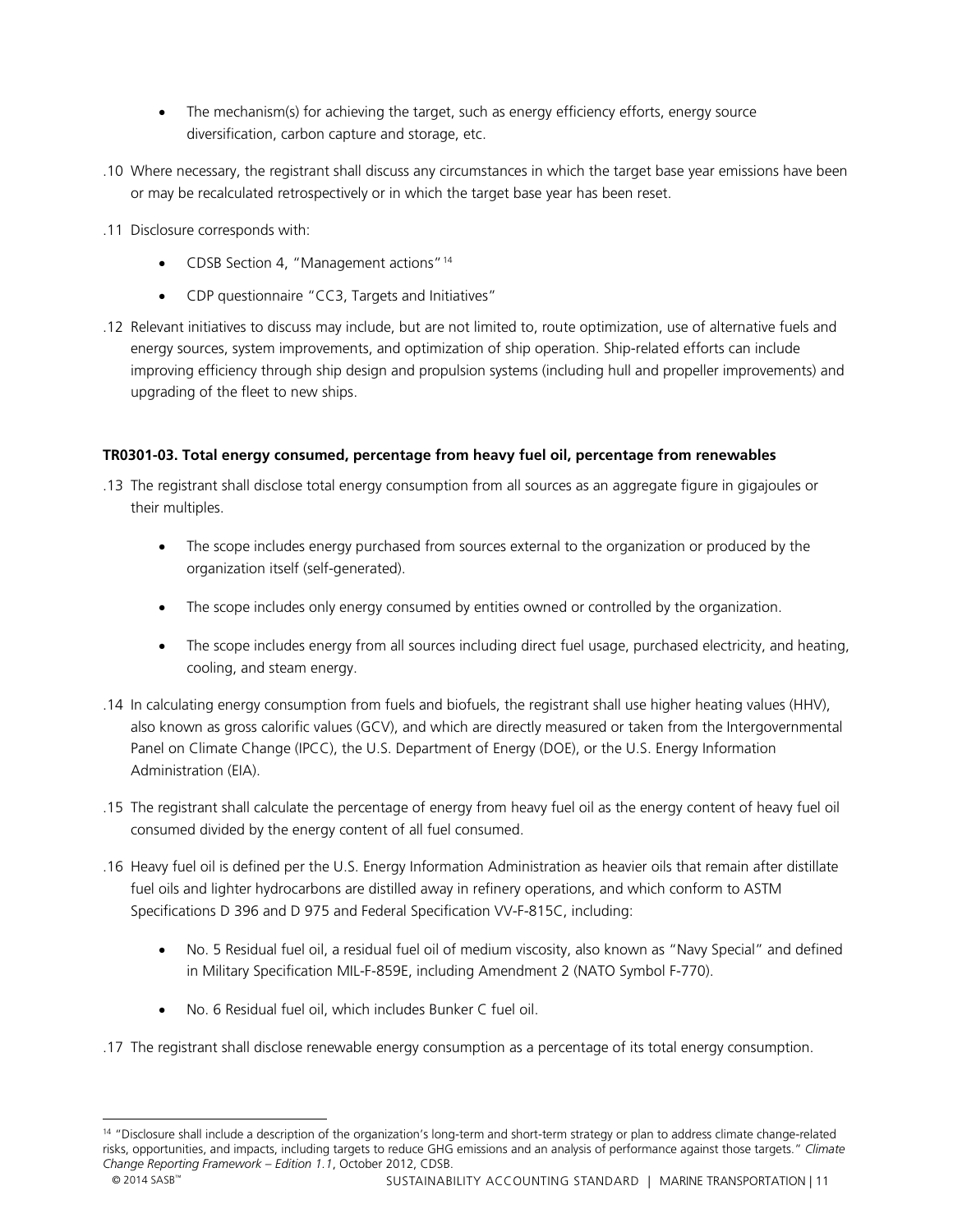- The scope of renewable energy includes renewable fuel the registrant consumes and renewable energy the registrant directly produces, purchases through a renewable power purchase agreement (PPA) that explicitly includes renewable energy certificates (RECs), or for which Green-e Energy Certified RECs are paired with grid electricity.
	- For any renewable electricity generated on-site, any RECs must be retained (i.e., not sold) and retired on behalf of the registrant in order for the registrant to claim them as renewable energy.
	- For renewable PPAs, the agreement must explicitly include and convey that RECs be retained and retired on behalf of the registrant in order for the registrant to claim them as renewable energy.
- The renewable portion of the electricity grid mix that is outside of the control or influence of the registrant is excluded from disclosure.
- .18 Renewable energy is defined as energy from sources that are capable of being replenished in a short time through ecological cycles, such as geothermal, wind, solar, hydro, and biomass.
	- For the purposes of this disclosure, the scope of renewable energy from hydro and biomass sources are limited to the following:
		- Energy from hydro sources that are certified by the Low Impact Hydropower Institute.
		- Energy from biomass sources biomass sources are limited to those that are considered "eligible renewables" according to the Green-e Energy National Standard Version 2.4 or eligible for a state Renewable Portfolio Standard.
- .19 The registrant shall apply conversion factors consistently for all data reported under this disclosure, such as the use of HHVs for fuel usage (including biofuels) and conversion of kWh to gigajoules (including for electricity from solar or wind energy).

#### TR0301-04. Air emissions for the following pollutants: NO<sub>x</sub>, SO<sub>x</sub>, and particulate matter (PM)

- .20 The registrant shall disclose its emissions released to the atmosphere of air pollutants associated with its activities, including:
	- Direct air emissions from stationary or mobile sources that include, but are not limited to, office buildings, marine vessels that transport products, truck fleets, and moveable equipment at facilities.
- .21 The registrant shall disclose emissions released to the atmosphere by emissions type. Substances include:
	- Oxides of nitrogen (including NO and NO2 and excluding N2O), reported as NO2
	- Oxides of sulfur (SO2 and SO3), reported as SO2
	- Particulate matter (PM); reported as the sum of PM10 and PM2.5, or all particulates less than 10 micrometers in diameter
- .22 Air emissions data shall be consolidated according to the approach with which the registrant consolidates its financial reporting data, which is aligned with the consolidation approach used for TR0301-01.
- .23 The registrant should discuss the calculation methodology for its emissions disclosure, such as whether data are from continuous emissions monitoring systems (CEMS), engineering calculations, mass balance calculations, etc.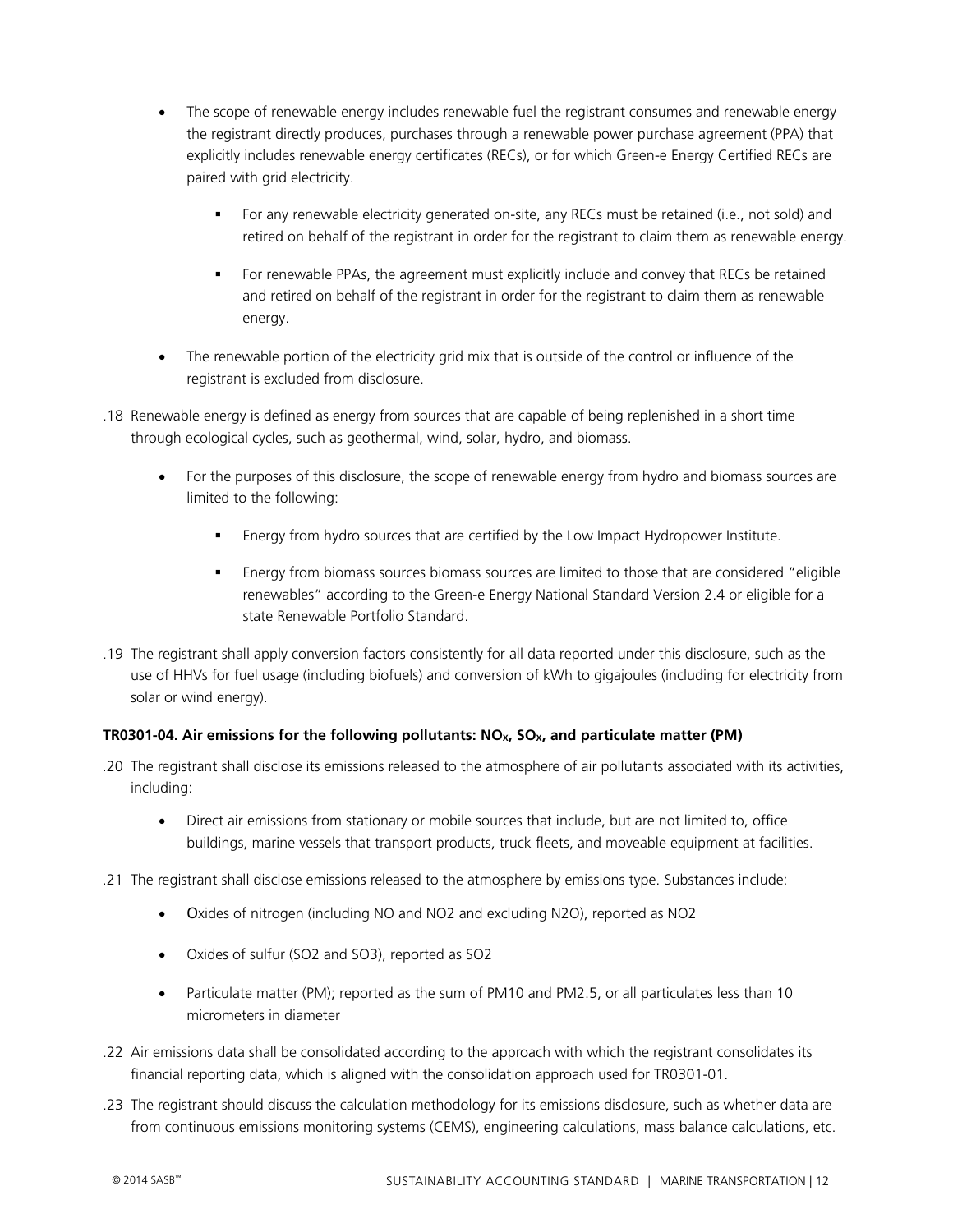#### **TR0301-05. Energy Efficiency Design Index (EEDI) for new ships**

- .24 The registrant shall calculate the EEDI for each new vessel in its fleet and report the average EEDI value in grams of CO2 per ton-nautical mile, where:
	- New vessels are those built after 2013 and for which the International Maritime Organization (IMO) has adopted EEDI as a metric.
- .25 EEDI is calculated as: (power installed \* specific fuel consumption \* carbon conversion) / (available capacity \* vessel speed at design load), reported in grams of carbon dioxide per ton-nautical mile.
- .26 The registrant shall follow calculation methodologies outlined in IMO MEPC.1/Circ. 681 [Interim Guidelines on the](http://www.imo.org/blast/blastDataHelper.asp?data_id=26528&filename=681.pdf)  [Method of Calculation of the Energy Efficiency Design Index for New Ships.](http://www.imo.org/blast/blastDataHelper.asp?data_id=26528&filename=681.pdf)
- .27 The registrant shall disclose EEDI as a simple average of the EEDI value of all new vessels.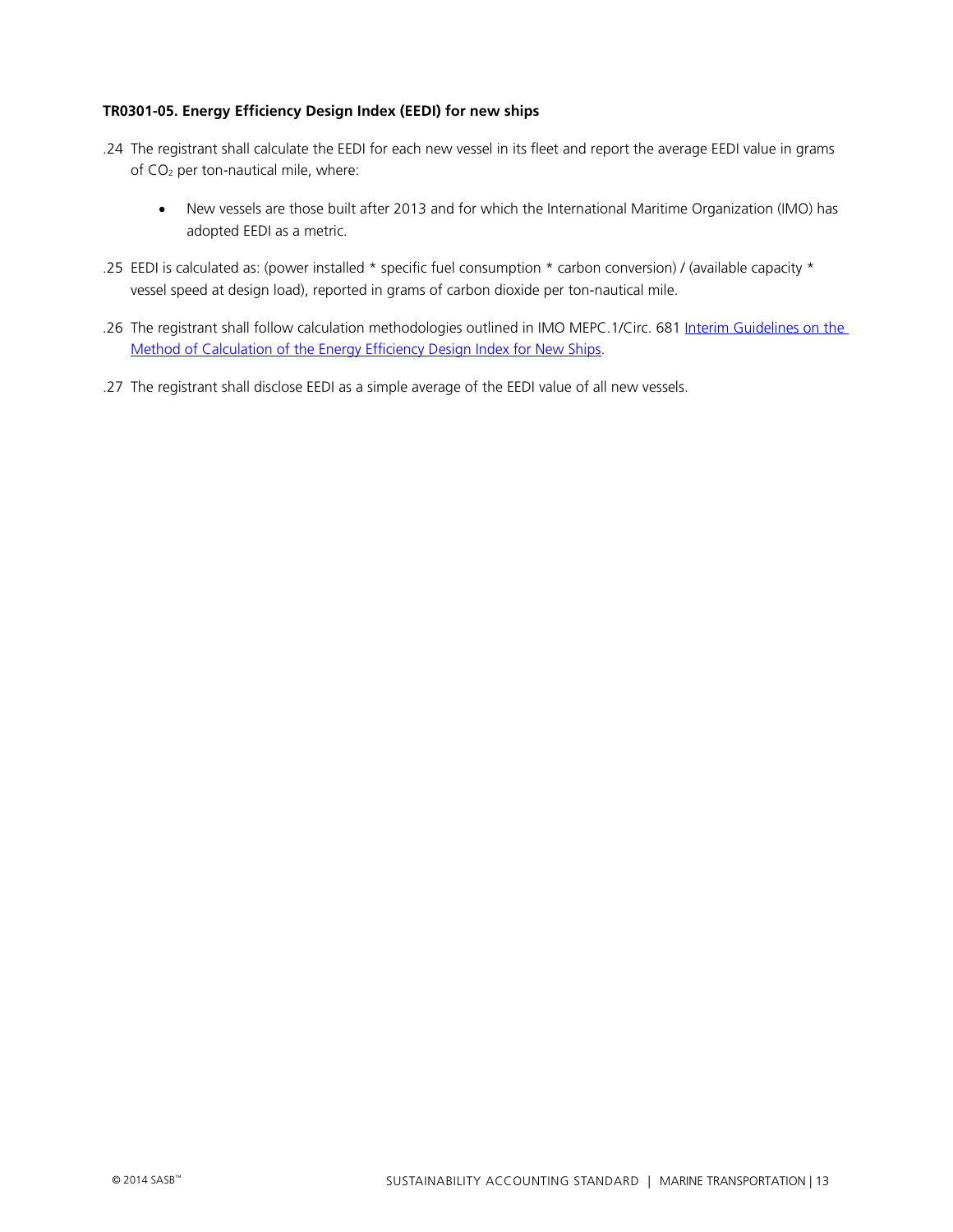# <span id="page-16-0"></span>Ecological Impacts

### <span id="page-16-1"></span>**Description**

Marine transportation operations and waste disposal can create substantial environmental externalities, such as water pollution and impacts on marine life. Seagoing vessels routinely discharge ballast water, bilge water, and untreated sewage. Compliance with international regulations around managing ecological impacts of operation can require significant capital expenditures to upgrade or install waste management systems. Illegal dumping of bilge water and other unregulated discharges have been prosecuted with hefty fines. Operating in areas of protected conservation status, such as Emission Control Areas and Particularly Sensitive Sea Areas (PSSAs), can increase the risk of ecological impact as well as the risk of violating stringent environmental regulations.

### <span id="page-16-2"></span>**Accounting Metrics**

#### **TR0301-06. Shipping duration in marine protected areas and areas of protected conservation status**

- .28 The registrant shall disclose the shipping duration spent in marine protected areas and areas of protected conservation status, where:
	- Shipping duration is the sum of the travel days (24-hour periods or fractions thereof) spent in either type of area
- .29 A marine protected area is defined according to the International Union for Conservation of Nature (IUCN) as any area of the intertidal or subtidal terrain, together with its overlying water and associated flora, fauna, and historical and cultural features, which has been reserved by law or other effective means to protect part or all of the enclosed environment.
- .30 Marine protected areas include areas internationally established and regulated in IMO Conventions and areas established nationally by member states, such as:
	- Particularly Sensitive Sea Areas (PSSAs) designated by the Marine Environment Protection Committee of the IMO in accordance with IMO Guidelines for the Identification and Designation of Particularly Sensitive Sea Areas (resolution A.982(24))
	- Special Areas designated under the International Convention for the Prevention of Pollution from Ships (MARPOL) Annexes I, II, and IV
	- Emission Control Areas under MARPOL Annex VI
	- Areas to be Avoided established by IMO Safety of Life at Sea Convention (SOLAS), Chapter V, regulation 10
	- No Anchoring Areas established by IMO SOLAS Chapter V, regulation 10
	- Areas with Mandatory Ship Reporting Systems established by IMO SOLAS, Chapter V, regulation 11
- .31 An area is considered to be of protected conservation status if it is located within:
	- IUCN Protected Areas (categories I-VI)
	- Ramsar Wetlands of International Importance
	- UNESCO marine World Heritage sites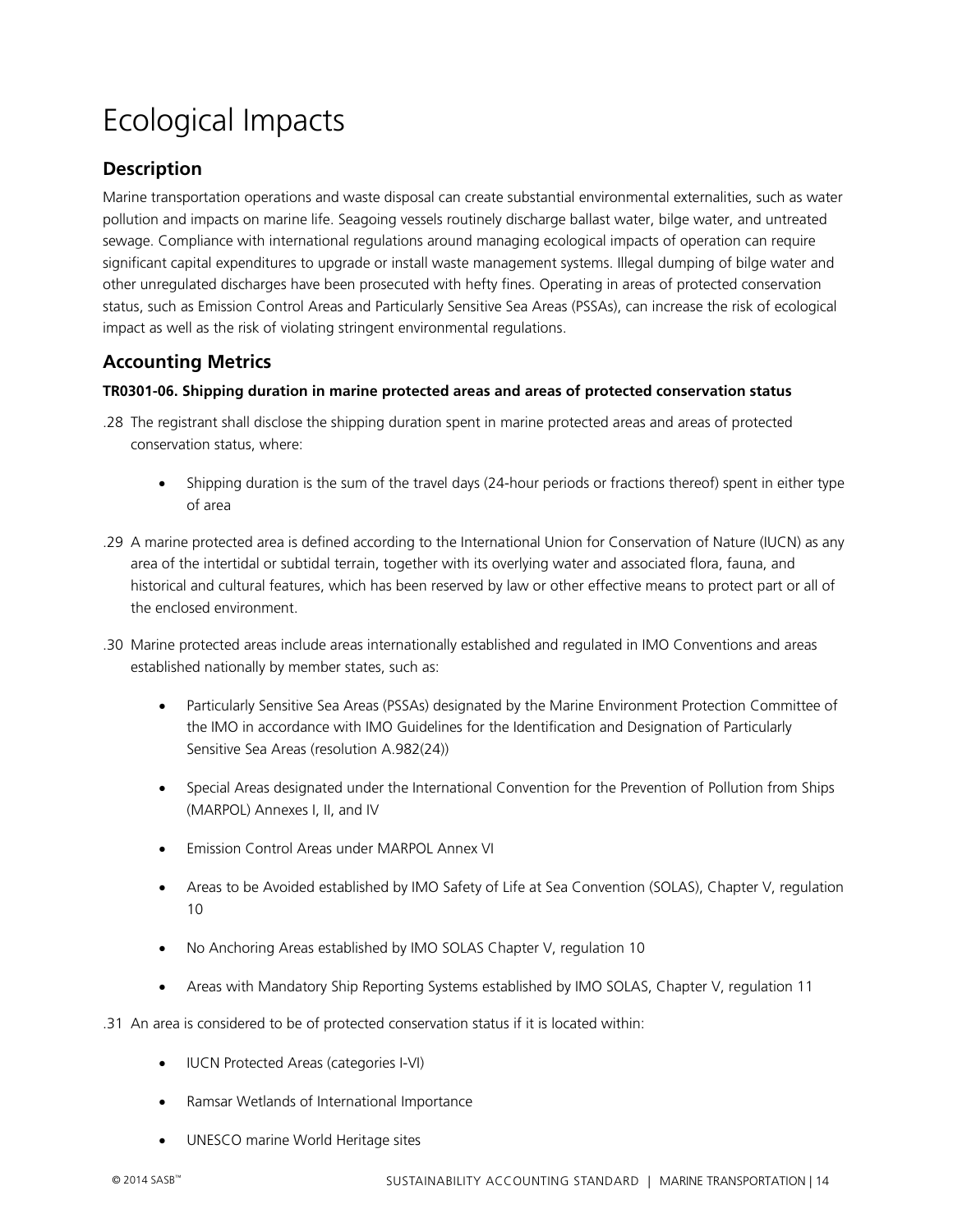- Biosphere Reserves recognized within the framework of UNESCO's Man and the Biosphere (MAB) Programme
- Marine Natura 2000 sites
- Sites that meet the IUCN's definition of a protected area: "A protected area is a clearly defined geographical space, recognized, dedicated, and managed, through legal or other effective means, to achieve the long-term conservation of nature with associated ecosystem services and cultural values."[15](#page-17-0) 
	- These sites may be listed in the World Database of Protected Areas (WDPA) and mapped on ProtectedPlanet.net
- .32 The registrant may choose to separately identify shipping duration in areas with additional ecological, biodiversity, or conservation designations such as those listed by the [A-Z Guide of Areas of Biodiversity Importance,](http://www.biodiversitya-z.org/) prepared by the United Nations Environment Programme's World Conservation Monitoring Centre (UNEP-WCMC).
- .33 The registrant may choose to provide discussion around its shipping activities in areas that have no official designation of high biodiversity value but that present high biodiversity or ecosystem services risks.

#### **TR0301-07. Percentage of fleet implementing (1) ballast water exchange and (2) ballast water treatment**

- .34 The registrant shall disclose the percentage of its fleet that has (1) implemented ballast water exchange and the percentage of its fleet that has (2) implemented ballast water treatment in accordance with the IMO Ballast Water Management Convention (BWMC).
- .35 Ballast water exchange is defined by Regulation D1 of the BWMC and requires that ships performing ballast water exchange do so with an efficiency of at least 95 percent volumetric exchange of ballast water. The three accepted methods of ballast water exchange are the sequential method, the flow-through method, and the dilution method.
- .36 The percentage of the fleet implementing ballast water exchange is calculated as the number of ships in the registrant's fleet that have implemented ballast water exchange meeting the Regulation D1 performance standard divided by the total number of ships in the fleet.
- .37 Ballast water treatment is defined as any integrated system of ballast water treatment equipment that is typeapproved by the U.S. Coast Guard or foreign administration to meet the performance criteria in Regulation D2 of the BWMC, which are:
	- System treats ballast water to an efficacy of not more than 10 viable organisms per  $m<sup>3</sup>$  that are greater than or equal to 50 micrometers in minimum dimension, and
	- Not more than 10 viable organisms per milliliter that are less than 50 micrometers in minimum dimension and greater than or equal to 10 micrometers in minimum dimension.
- .38 The percentage of the fleet implementing ballast water treatment is calculated as the number of ships in the registrant's fleet that have implemented ballast water treatment systems meeting the Regulation D2 performance standard divided by the total number of ships in the fleet.

<span id="page-17-0"></span><sup>15</sup> Dudley, N. (ed.) (2008) *Guidelines for Applying Protected Areas Management Categories*. IUCN: Gland, Switzerland. pp. 8-9. © 2014 SASB™ SUSTAINABILITY ACCOUNTING STANDARD | MARINE TRANSPORTATION | 15  $\overline{\phantom{a}}$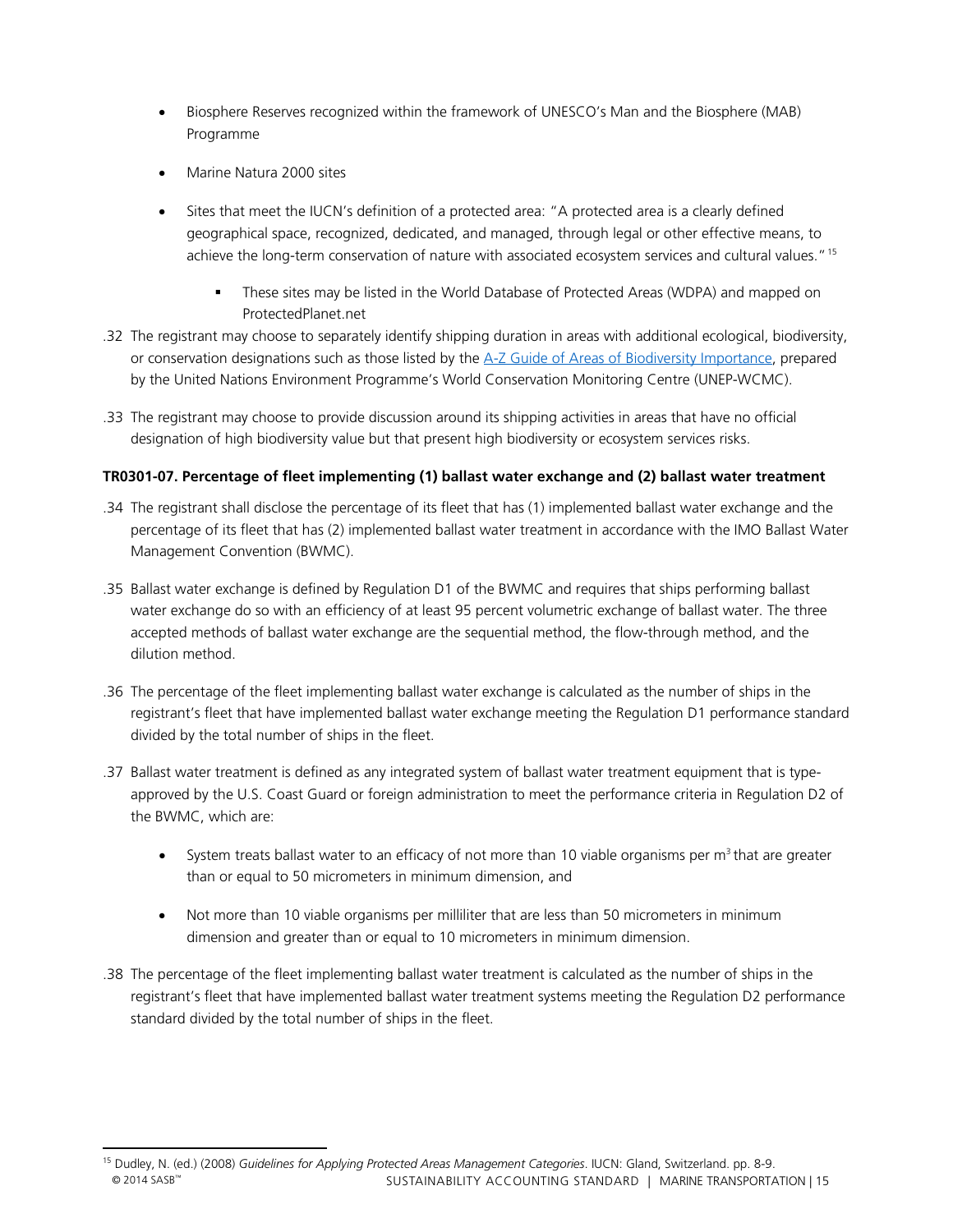#### **TR0301-08. Number and aggregate volume of spills and releases to the environment**

- .39 The registrant shall disclose the total number of spills and releases to the environment and the aggregate volume of these releases in cubic meters.
- .40 The scope of disclosure includes spills and releases that, based on U.S. Code of Federal Regulations 46 CFR 4.03- 65 definitions, result in "significant harm to the environment," including spills or releases of:
	- Oil, excluding those that are:
		- From a properly functioning vessel engine and any discharges of such oil accumulated in the bilges of a vessel discharged in compliance with MARPOL 73/78, Annex I; or
		- Permitted under MARPOL 73/78, Annex I, as provided in 33 CFR part 151, subpart A
	- Hazardous substances in quantities equal to or exceeding, in any 24-hour period, the reportable quantity determined in 40 CFR part 117
	- Noxious liquid substances presenting major hazard (Category X) or minor hazard (Category Y) according to MARPOL Annex II
- .41 Spills and releases include releases overboard to the environment that are intentional or accidental, including:
	- Those resulting from sabotage, earthquakes, or other events outside of the registrant's operational control
	- Those resulting from leakage over time (which shall be counted once at the time the leak is identified)
- .42 The registrant shall calculate the volume of spills or releases as the total estimated amount spilled that reached the environment, without netting the amount of such material that was subsequently recovered, evaporated, or otherwise lost.
- .43 Where relevant, the registrant should provide a breakdown of spills and releases by type, such as: (1) hydrocarbons, (2) hazardous substances, and (3) MARPOL Annex II noxious liquid substances.
- .44 The registrant may choose to provide a breakdown of spills and releases by their proximity to land (e.g., those 24 nautical miles or closer to shore and those greater than 24 nautical miles from shore).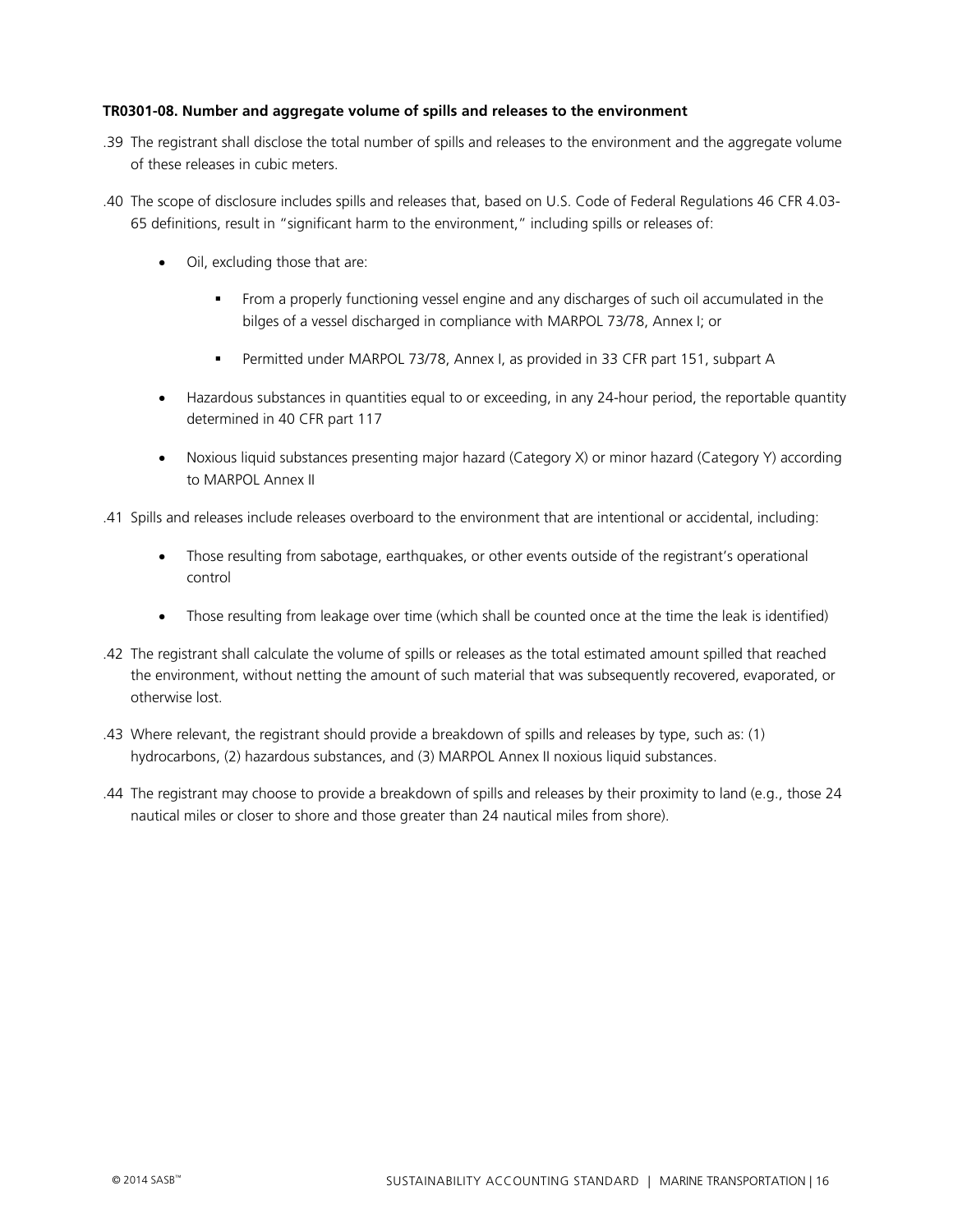## <span id="page-19-0"></span>Business Ethics

### <span id="page-19-1"></span>**Description**

Facilitation payments at ports, which are considered standard business practice in some countries, are often necessary to obtain permits, cargo clearance, and port berths. New anti-bribery laws, including the U.K.'s 2010 Bribery Act, place pressure on operators to alter this practice. Enforcement of these laws could lead to significant one-time costs or higher ongoing compliance costs, and could even affect a company's social license to operate. Companies are under increasing pressure to ensure that their governance structures and practices can address corruption and participation—whether willful or unintentional—in illegal or unethical payments to government officials or exertion of unfair influence through gifts or other means. Operating in corruption-prone countries can exacerbate these risks.

### <span id="page-19-2"></span>**Accounting Metrics**

#### **TR0301-09. Number of calls at ports in countries that have the 20 lowest rankings in Transparency International's Corruption Perception Index**

- .45 The registrant shall calculate the number of calls at ports in countries that have the 20 lowest rankings in Transparency International's Corruption Perception Index (CPI).
	- $\bullet$  In the event that two or more countries share the 20<sup>th</sup> lowest ranking, all shall be included in the scope of disclosure.
	- The registrant shall use the most current version of the CPI on Transparency International's publicly accessible [website.](http://www.transparency.org/research/cpi/overview)

#### **TR0301-10. Amount of legal and regulatory fines and settlements associated with bribery or corruption**

- .46 The registrant shall disclose the amount (excluding legal fees) of all fines or settlements associated with bribery, corruption, or other unethical business practices (e.g., facilitation payment, indirect enticements such as kickbacks, etc.) including violations of the Foreign Corrupt Practices Act related to its anti-bribery or accounting provisions and enforced by the U.S. Department of Justice or the SEC.
- .47 Disclosure shall include civil actions (e.g., civil judgment, settlements, or regulatory penalties) and criminal actions (e.g., criminal judgment, penalties, or restitutions) taken by any entity (government, businesses, or individuals).

#### Note to **TR0301-10**

- .48 The registrant shall briefly describe the nature (e.g., guilty plea, deferred agreement, or non-prosecution agreement) and context (e.g., bribery, facilitation payment, etc.) of fines and settlements.
- .49 The registrant shall describe any corrective actions it has implemented as a result of each incident. This may include, but is not limited to, specific changes in operations, management, processes, products, business partners, training, or technology.
- .50 All disclosure shall be sufficient such that it is specific to the risks the registrant faces, but disclosure itself will not compromise the registrant's ability to maintain data privacy and security.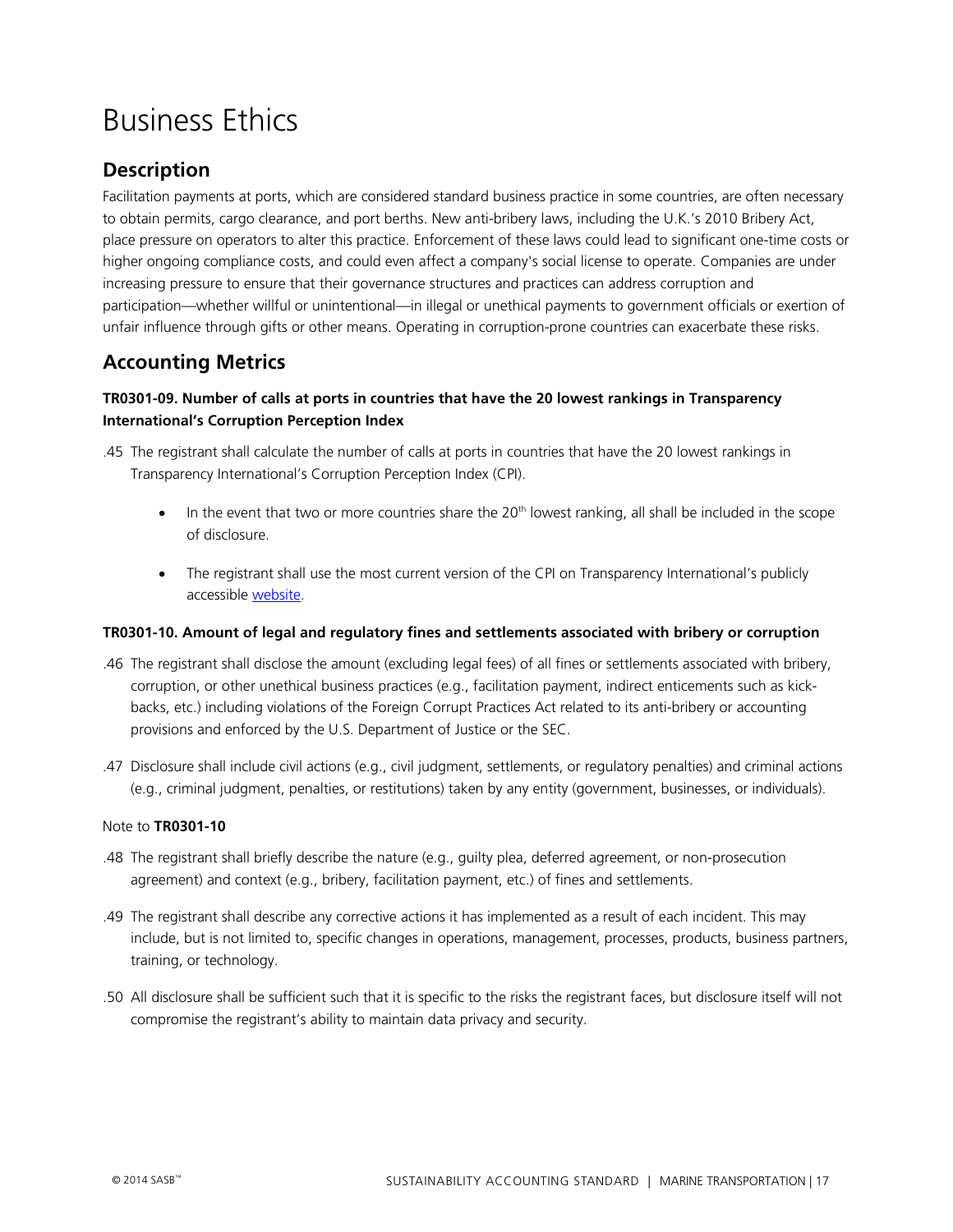## <span id="page-20-0"></span>Accidents & Safety Management

### <span id="page-20-1"></span>**Description**

Marine transportation workers face dangers such as hazardous weather and exposure to large machinery and heavy cargo. The greatest health and safety risks stem from unloading and loading cargo at ports. Ships must be loaded and unloaded quickly and on schedule, increasing injury risk, fatigue, and stress. The health and well-being of workers in the industry is inextricably linked to the safety performance of the company, as a healthy crew is necessary for safe voyages. The health and safety of workers can also affect the probability and magnitude of accidents or leaks. The reliance of the global marketplace on the shipping industry means that voyages need to be made within precise timeframes. Therefore, safety and efficiency are closely related, and performance on safety issues is an indication of efficiency. Accidents involving large vessels can have significant costs to life, property, and the environment. Negative media attention and massive cleanup costs can severely damage a company's finances. In order to reduce the risk of accidents, companies have extensive safety measures in place, such as employee training programs, periodic drydocking maintenance periods, and annual class-renewal surveys conducted by classification societies.

### <span id="page-20-2"></span>**Accounting Metrics**

#### **TR0301-11. Number of serious marine incidents**

- .51 The registrant shall disclose the total number of serious marine incidents in which its fleet was involved.
- .52 A serious marine incident is defined, based on the U.S. Code of Federal Regulations 46 CFR 4.03-2, as any event involving the registrant's vessels that results in:
	- A marine casualty or accident that results in any of the following:
		- One or more deaths;
		- An injury to a crewmember, passenger, or other person that requires professional medical treatment beyond first aid, and, in the case of a person employed on board a vessel in commercial service, which renders the individual unfit to perform routine vessel duties;
		- Damage to property in excess of \$100,000;
		- Actual or constructive total loss of any self-propelled vessel of 100 gross tons or more.
	- A discharge of oil of 10,000 gallons or more, whether or not resulting from a marine casualty.
	- A discharge of a reportable quantity of a hazardous substance (per U.S. regulation) or a release of a reportable quantity of a hazardous substance into the environment (per U.S. regulation), whether or not resulting from a marine casualty.

#### Note to **TR0301-11**

.53 The registrant shall describe serious marine incidents, including their root causes, outcomes, and any corrective actions implemented in response.

#### **TR0301-12. Lost time injury rate**

.54 The registrant shall disclose its lost time injury rate (LTIR), as the number of lost time incidents per one million working hours, where a lost time incident is an incident that results in absence from work beyond the date or shift when it occurred.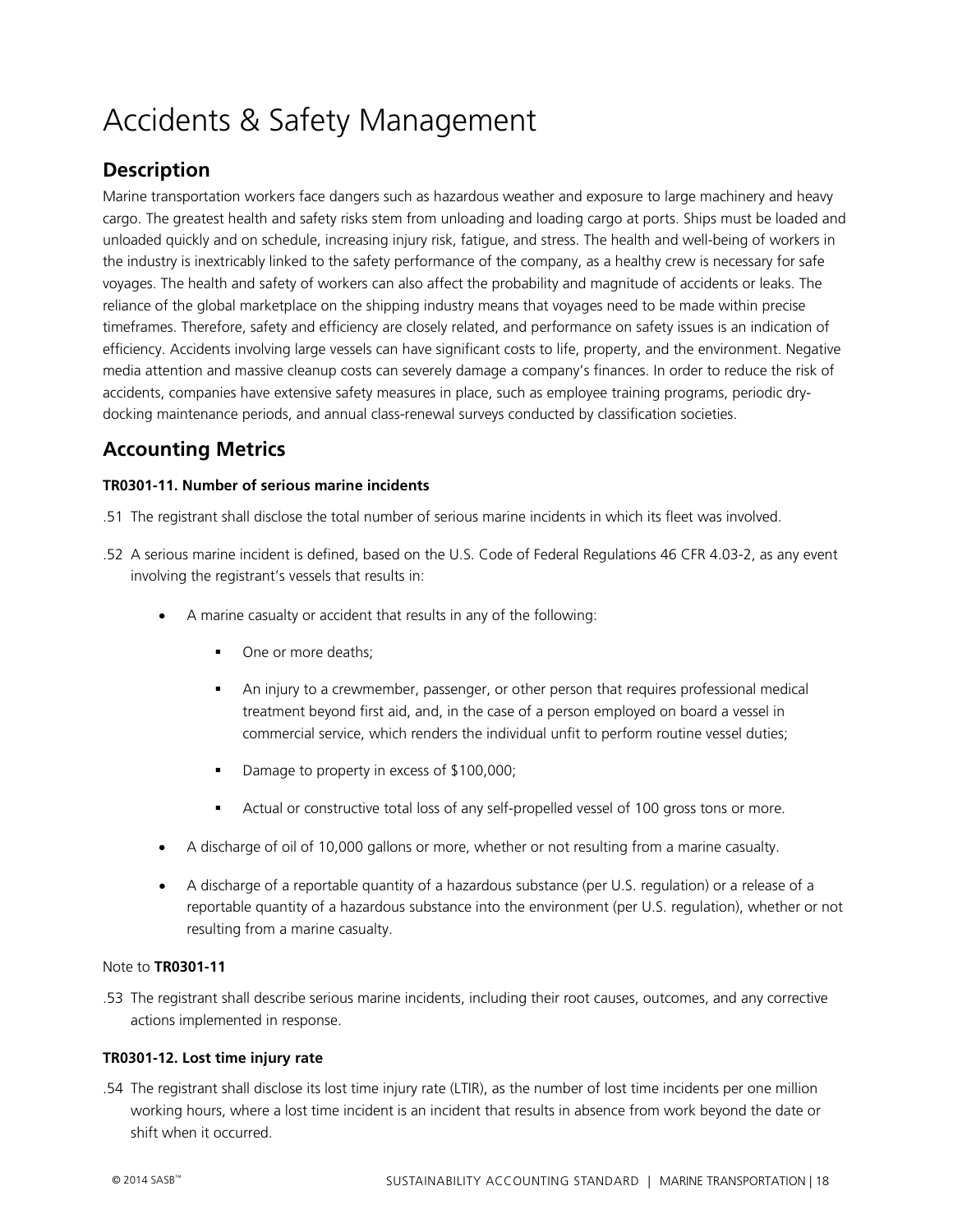- The rate shall be calculated as: (lost time incidents) / (1,000,000 hours worked).
- .55 The registrant should refer to organizations such as the International Chamber of Shipping and the IMO International Safety Management Code (ISM Code) for guidance on implementing lost time incident reporting.
- .56 The registrant should disclose its process for classifying, identifying, and reporting lost time incidents.
- .57 The scope includes all employees, domestic and foreign.

#### **TR0301-13. Number of Conditions of Class or Recommendations**

- .58 The registrant shall disclose the number of Conditions of Class or Recommendations it has received from a Flag Administration or a Recognized Organization (RO), such as a Classification Society, that has been delegated the authority to issue such findings.
- .59 Conditions of Class and Recommendations are understood to be interchangeable terms, defined as requirements imposed by an Administration (or its delegate) that are to be carried out within a specific time limit in order to retain vessel Class, including:
	- Repairs and/or renewals related to damages that affect Classification (e.g., grounding, structural damages, machinery damages, wastage over the allowable limits, etc.)
	- Supplementary survey requirements
	- Temporary repairs
- .60 The registrant shall disclose Conditions of Class regardless of whether they resulted in withdrawal, suspension, or invalidation of a vessel's Class certificate.

#### **TR0301-14. Number of port state control (1) deficiencies and (2) detentions**

- .61 The registrant shall disclose the number of deficiencies it has received from regional port state control (PSC) organizations, where:
	- A deficiency is defined as a condition found not to be in compliance with the requirements of one or more of the following conventions:
		- International Convention for the Safety of Life at Sea (SOLAS)
		- International Convention on Load Lines (Load Lines)
		- International Convention for the Prevention of Pollution from Ships, 1973, as modified by the Protocols of 1978 and 1997 relating thereto, as amended (MARPOL)
		- **International Convention on Standards of Training, Certification and Watchkeeping for** Seafarers, 1978, as amended (STCW)
		- International Convention on Tonnage Measurement of Ships, 1969 (Tonnage)
		- **International Convention on the Control of Harmful Anti-Fouling Systems on Ships (AFS)**
- .62 The registrant shall disclose the number of detentions it has received from regional PSC organizations, where:
	- A detention is defined as an intervention action by the port state, taken when the condition of a ship or its crew does not correspond substantially with the applicable conventions, that ensures that the ship will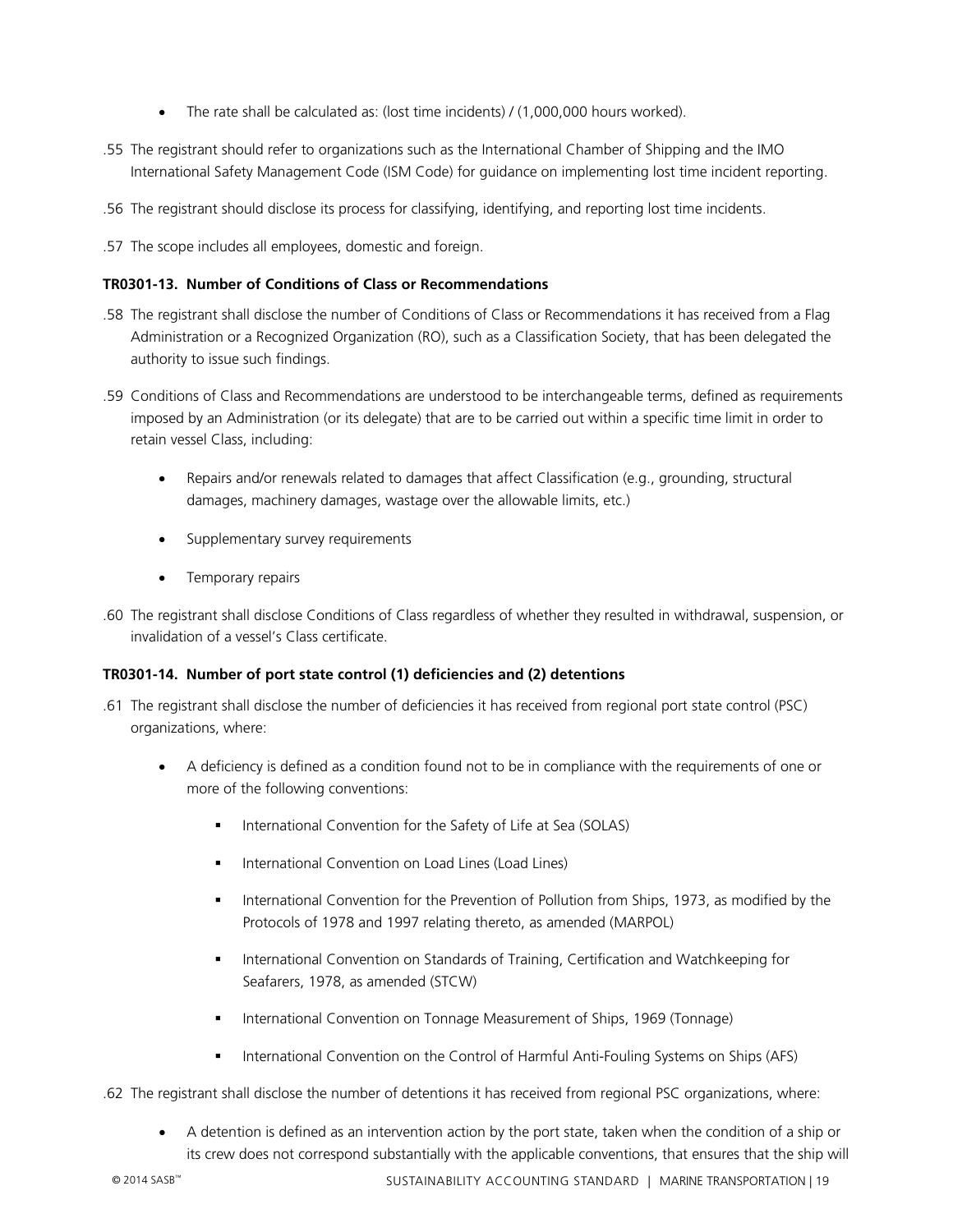not sail until it can proceed to sea without presenting a danger to the ship or persons onboard or without presenting an unreasonable threat of harm to the marine environment, whether or not such action affects the normal schedule of the ship's departure.

.63 The scope of disclosure includes deficiencies and detentions issued by PSC organizations that are signatories to memoranda of understanding (MoU) of regional PSC (i.e., Paris MoU, Tokyo MoU, Acuerdo de Viña del Mar, Caribbean MoU, Abuja MoU, Black Sea MoU, Mediterranean MoU, Indian Ocean MoU, or Riyadh MoU) or the United States Coast Guard (USCG) in the United States.